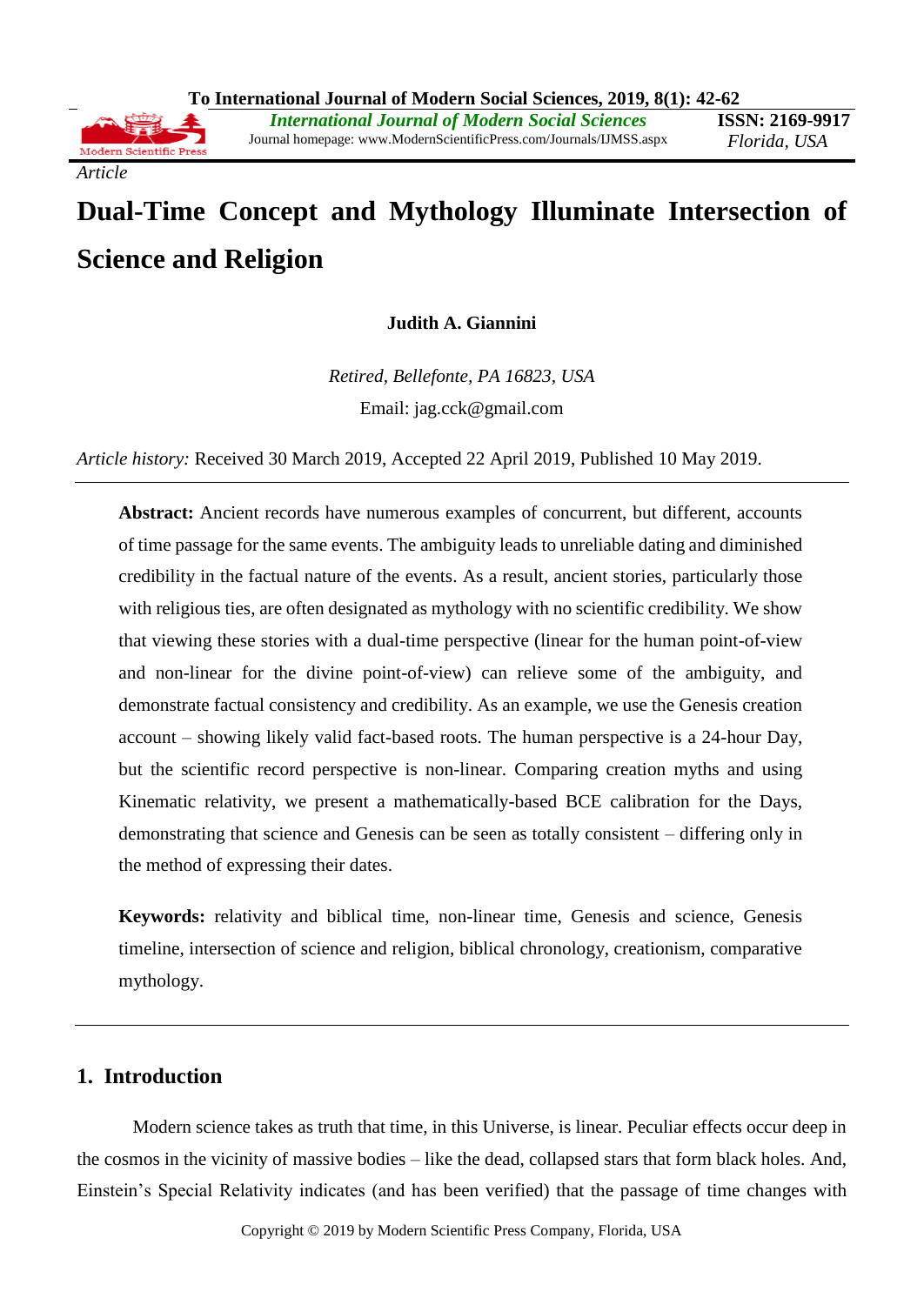speed – noticeably so the higher the speeds. But, for us poor mortals during our ordinary lives, time is linear. Each day is made of 24 hours composed of 3600 precisely-measured seconds. A day (today) is exactly the same length as a day 100 years ago, or even thousands of years ago. That allows clocks to have meaning to us, and machines to work properly. Unfortunately, the concept of linear time causes difficulties when one tries to make scientific sense of the timing of some of the most ancient events  $-$  a problem non-linear time might help solve.

Every ancient civilization has its tales from the earliest times. Most are accepted as "only" mythology. There are two extreme positions on the significance of the meaning of mythology. Opinions range from 'simple tales made up to teach morality and social organization to the early emerging society' to 'stories of events that are factual, containing at least a kernel of (embellished) truth'.

One group of stories often centers about the exploits of the "super heroes", the gods and the godkings. The individuals often possess extra-human strength like Atlas and Hercules in Roman and Greek mythology. One familiar example is the incredible voyage of Odysseus in Homer and his encounters with the Cyclops and the sirens. Another example of a story, once accepted as historic, then questioned as not fact-based is the existence of the Xai dynasty in China and Yu's taming of the Great flood [1, 2]. In recent years, supporting evidence has been presented that lends credibility to the probable occurrence of both of these events [3, 4], hypothesizing natural explanations for the otherwise legendary (nonfactual) nature of the events in question – shifting the probabilities from mythology back to the possibility of reality.

Another trait of characters in this group is that some of the individuals had unnaturally long lifetimes. For example, the god-kings of the mythical Egyptian period reigned hundreds of years according to Manetho but much more human-like times according to Panodorus [5]. Similarly, the ancient Sumerian King List [6] indicates the pre-flood kings were granted kingship directly from heaven and reigned 18,000 to 43,000 years each; and, numerous later kings were recorded as reigning hundreds of years by some tablets but only normal times by other records. Efforts to explain the reign lengths and record differences as political or recording errors have not met with complete success. But, the cases of the dual records might indicate two simultaneously different perceptions of time depending on the record.

Another type of ancient literature encompasses the sacred books of religious beliefs, for example, the Rig Veda of the Hindus, the Tau Te Ching of the Chinese*,* and the Bible of the Hebrews. These writings are more than just moral and philosophical direction to the early population. They also include mysticism, origin stories and often some verifiable historical narrative – generally in poetic form indicating their earliest oral tradition. As a general rule, tradition maintains these writings were inspired truth. Like the super hero category, the origin stories are given little credibility as reflecting "real"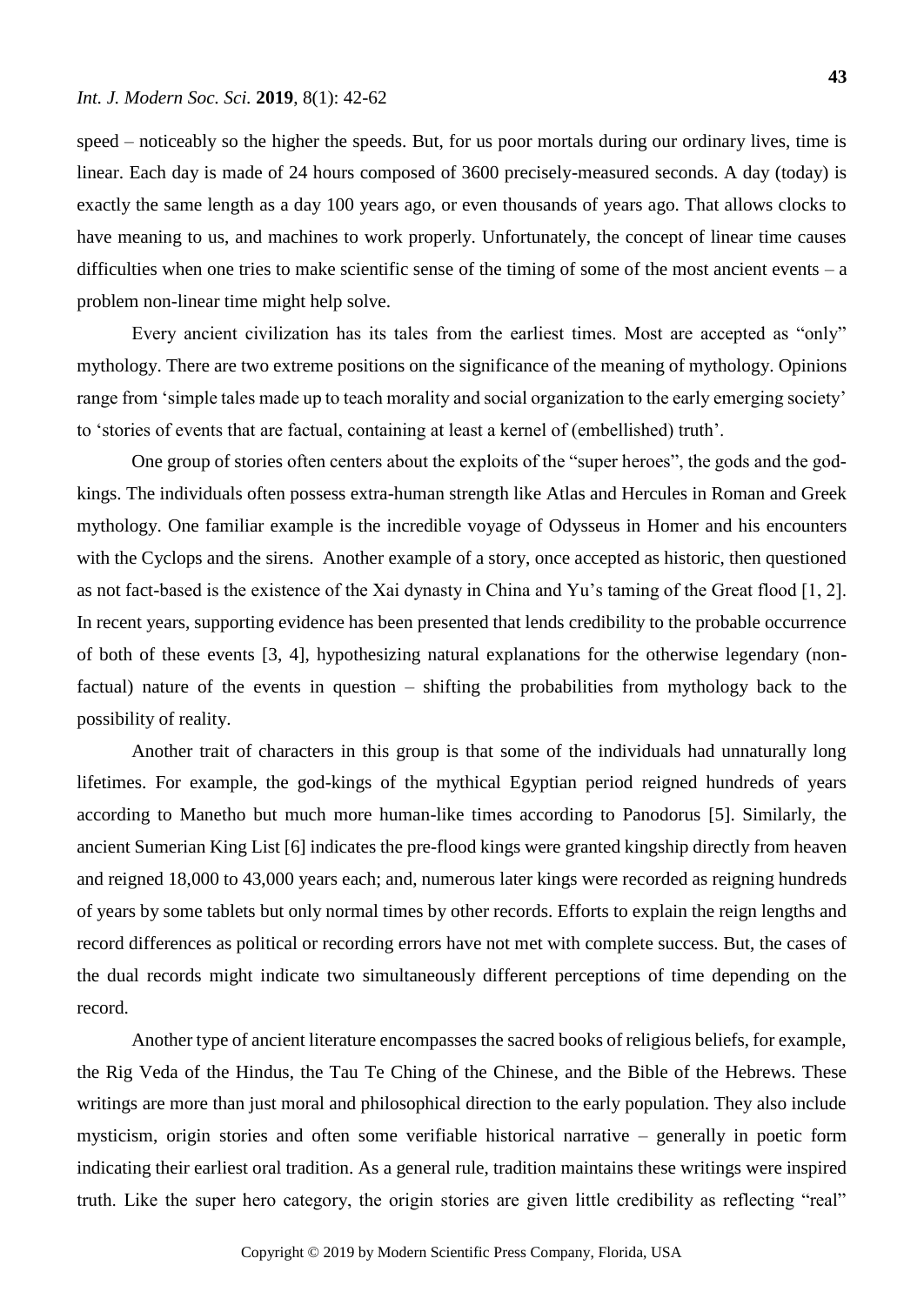knowledge given that the earliest people are accepted as lacking the scientific sophistication of the modern world, and so, had no way to gain actual scientific facts.

An example of this type of story is the biblical Genesis story [7] which provides a picture of the Universe from when it came into being through the arrival of Man. Tradition says it was the inspired word of God as recorded by Moses about 4,000 years ago (some accept it as being told directly, by God, to the "first man", Adam). The earliest belief was that the Genesis account accurately describes the coming into being of a Man-centered Universe as the result of a purposeful creation act by the Creator God. Because this story laid the ideological foundation for the Judeo-Christian world, it was generally not questioned as truth.

The factual basis of that truth was aggressively challenge by Galileo [8] in 1615 with his defense of the heliocentric solar system, stating that heliocentrism was not contrary to biblical texts and that the Bible was an authority on faith and morals not on science. Later, Louis Agassiz's evidence for the extreme age of the Earth [9], in 1837, and Charles Darwin's evolution theory [10], in 1871, shifted the perceptions about Earth's development, causing the traditional twenty-four-hour creation Days to lose much of their credibility as validly timed events.

The conflict between the old truth and the new science eventually arrived at a truce. In more moderate circles, the interpretation of Genesis gravitated to a more symbolic, separate but equal, understanding of existence [11]. We see this attitude expressed as science being recognized as a modern understanding of the material world, while Genesis reflects the symbolism of God's teachings. Walton [12] elucidates this perspective, stating that "no scientific information is offered in the Bible that would not have been generally known in the ancient world and compatible with old world science." This attitude is frequently taken to mean that Genesis is not materially consistent with modern science.

The dialog over the intersection of science and religion is the subject of much attention [13, 14]. In 2011, a survey of university scientists indicated that the majority of them agreed that, at some level, there was no conflict between science and religion – evolution being one of the main contentious issues [15]. Despite this apparent congeniality on the matter, there are still the two extremes that clash over the "truth" of Genesis especially in the educational environment where the God-implemented creation, rather than the natural evolution is seen as a denial of science  $[16 - 18]$  which translates into a conflict over the factual basis of the Genesis account in general.

Although the more moderate creationists recognize the scientifically determined age of the Earth and its evolutionary changes, and, the Days in Genesis are acknowledged to be long [19], there is no systematic method of addressing the changing Day lengths, and natural evolution is not accepted as a competing alternative to specific creation. Attempts to validate Genesis' factual basis and content are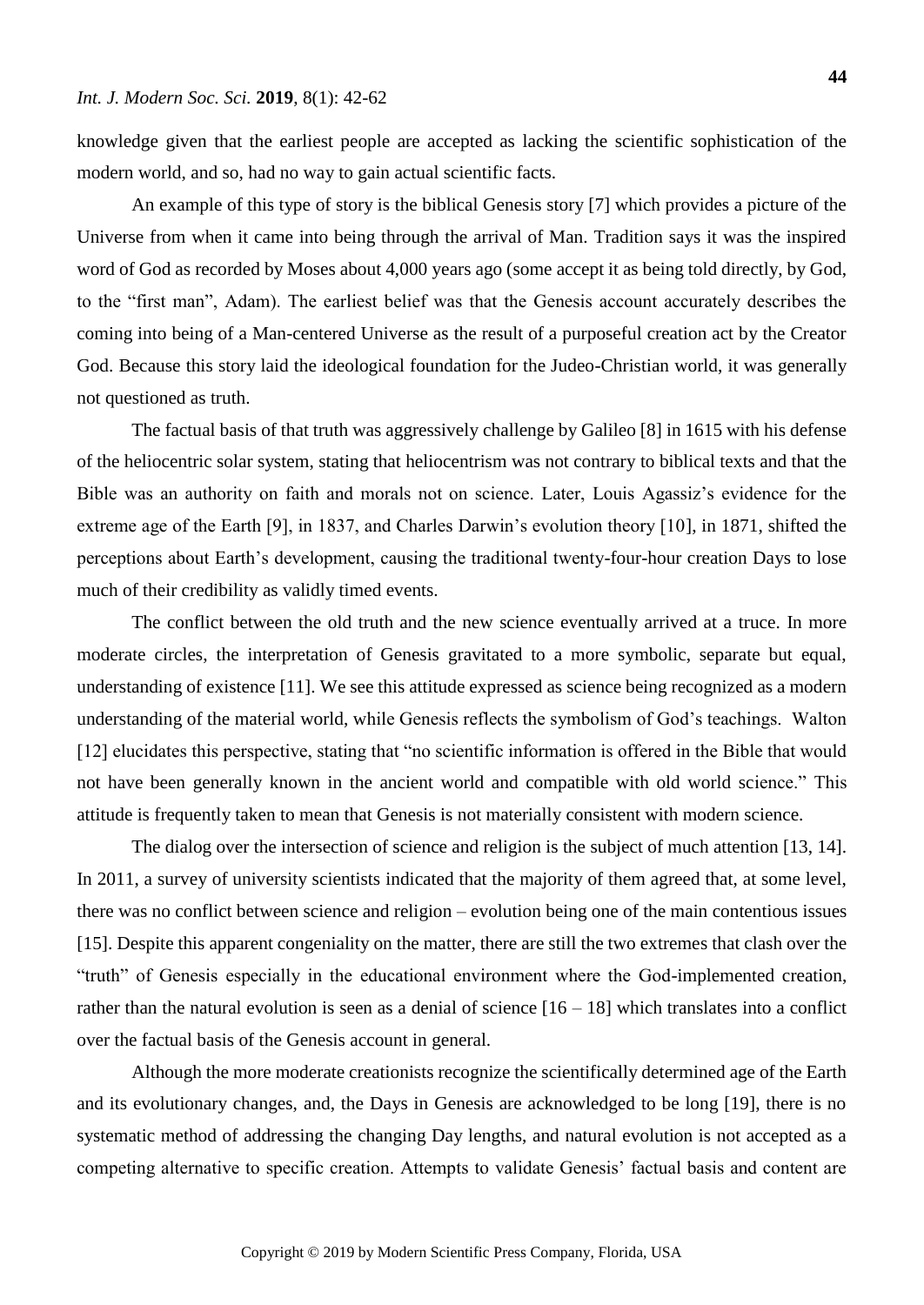often taken with skepticism on both sides, in part because the breach between the two extreme opposing positions assumes Genesis cannot be shown, in any systematic way, to agree with both sides.

Wiseman [20] proposed a solution to this dilemma. Instead of assuming the actual creation events occurred in six 24-hour days, he presents a case for the idea that the Genesis Days were, in fact, six 24 hour periods, but the narrative indicates God's instruction to Adam about His creation activities in the long distant past – events that likely took very long in time (as the science point-of-view would require). Further, the need for the six-day chunks of time was required by Adam as a period of rest in between instruction periods – not a limitation on God's creation abilities. Weisman further postulates that this interpretation is consistent with the fourth Commandment which directs no work be done on the seventh day – a natural (and sacred) commemoration of the creation instruction personally delivered by God Himself.

We agree that Wiseman's argument is both satisfying and reasonable as far as it goes, but, it is only the first step in resolving the timing question of the science-religion debate. We postulate that the six-day timing is the result of an additional consideration – that the events related in Genesis physically occurred in six definable periods as viewed from a non-human (God's) perspective. We hypothesize that God's time (as presented in the Bible) is non-linear, while Adam's (and our own) time is linear. With this perspective, God's creation would have, indeed, occurred in six 24-hour Divine Days – each of which is longer than a human 24-hour day – without altering the 24-hour instruction days proposed by Weisman. Further, it is possible with Kinematic Relativity to map the God Days onto the human days, providing, for the first time, the previously lacking systematic method for showing the exact length of each creation Day in human time (hundreds of thousands to billions of years). We present that mapping here, and, show the correlation between the Genesis narratives for each Day with the corresponding science record data.

Our hypothesis takes into consideration Walton's caution [21], that to understand Genesis, one cannot assume the modern English meanings of these words. One must focus, instead, on how the ancient Hebrews understood their meanings with all of the flexibility that entails. He notes the word "Day" could be interpreted within the context of Genesis 1: as "an interval of time", but it should be noted that that meaning is not uniformly accepted. (This "time interval" is the meaning used here as describing God's perspective.) He also notes that the word "create" could be understood to mean "giving function to something" – the completion of a task. In this context, the completed task is assumed to be the end of a development phase of the evolutionary events (as indicated by the scientific record) described for each day.

In the following sections, we, first, compare the biblical narrative of events (for each Day) with scientific record observations that qualitatively appear to describe the same events. The time period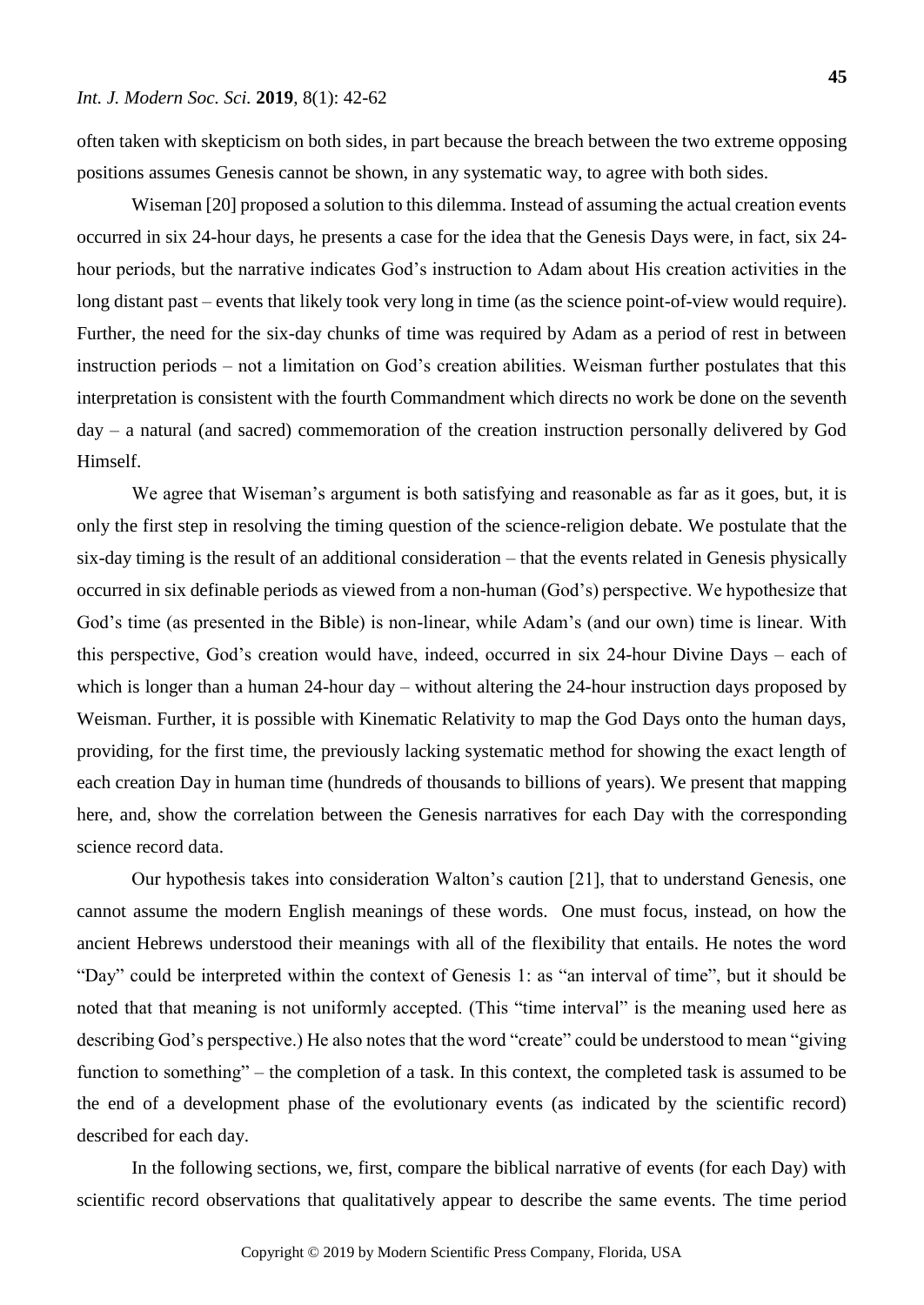encompassed by the biblical creation picture is divided into six intervals. The length of each interval is not explicitly specified except to say, "*there was evening and there was morning*" on each particular "Day", but we believe that information about the length is encoded in the description of the events occurring within the intervals.

### **2. Comparison of Creation Days Descriptions with Scientific Record Events**

The scientific record observations have been divided into six well-defined development phases that we hypothesize represent the biblical creation Days. These six phases are separated by specific events (that are scientifically timed with measurement uncertainties), rather than loose qualitative transitions. That is, they present a break with the previous development interval and set up conditions for the next development interval. They mark the end of the creation task for each Day. The scientific event set includes BCE dates (and uncertainties) used later in the correlation of the two time sequences. Following the qualitative comparison, we describe the concept of Kinematic Relativity and non-linear time, and apply its mapping to the calibration of the biblical Days.

### *2.1. Events of Day 1*

Genesis 1:1 through 1:5 describes the first creation task, when there was a "*void*" followed by a "*wind*" and then the "*light"*. From a modern cosmological point-of-view, out of the void there was a burst of energy called the Big Bang (BB) which began time and the physical Universe, followed by a brief ( $\sim 10^{-33}$  seconds) inflationary expansion of space (as though driven by a powerful wind) [22]. By  $\sim$ 10<sup>-6</sup> seconds, the Universe had cooled enough to allow elementary particles to form [23, 24]. There was now a distinction between the pre-universe void and created matter/energy that became the particles that now exist in the Universe.

The cosmological dating of the beginning of the Universe is based on observations and modeldriven determinations of the age of the oldest stars [25]. Using this measure, the BB age has been reevaluated repeatedly – 13.4+1.6 Ga (billions of years ago) in 1999, 13.8+0.6 Ga in 2012, to the latest best values 13.8+0.02 Ga in 2015 [26] and 14.7+0.3/-0.7 Ga in 2017 [27]. This wide disparity (particularly in the last two estimates) is due, in large measure, to the different model assumptions used. Burbidge [28] cautioned very early on that model results were strongly dependent on the assumptions used (one being, the amount and distribution of "Dark Matter" added). We consider this caution in selecting the BB date used to end Day 1.

From the "creation" point-of-view, the BB could be the creation task that brought the "*light*" into existence. This event (at  $15.0 - 13.8$  Ga is placed at the end of Day 1.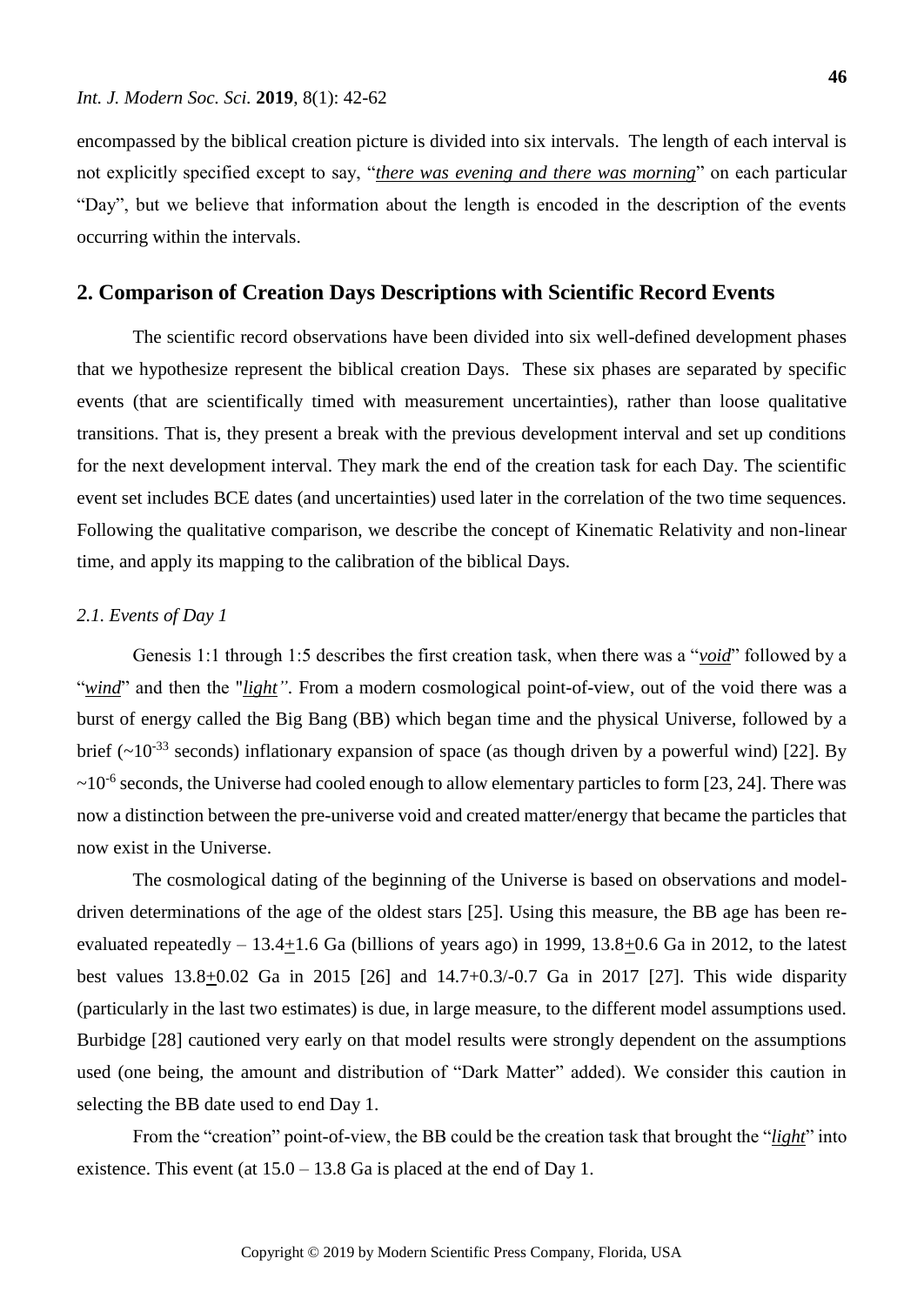#### *2.2. Events of Day 2*

Genesis 1:6 through 1:8 describes the second creation task to *"separate the water from the water.*" The concept of the "waters" as the basis of existence is seen in many eastern myths, as in the Egyptian god Nu, the primeval watery mass [29], as the water of creation in Sumerian tradition [30], and Hindu tradition where all was water before the heat of creation [31].

From a modern cosmological point-of-view, this appears to be the time when cosmic and geological "waters" are being differentiated. During the earliest moments of its evolution, the undifferentiated matter/energy in the Universe quickly coalesced into the particles  $(10^{-6}$  seconds after the BB) that later started forming stars and galaxies (~400 million years after the BB) [32]. By 4.6 Ga (~9.2 billion years after the BB), the solar system began to form.

Radioactive dating shows the Earth appears to have formed in only about 100 million years after the solar system [33], with its interior differentiating into well-defined layers (during the geological Hadean Eon ending ~3.8 Ga) with evidence of sufficient upper crust formation to support plate tectonics  $\sim$ 3 Ga [34]. The Earth's atmosphere underwent differentiation (during the Archean Eon ending  $\sim$ 2.5 Ga) allowing the build-up of water and methane due to high volcanic activity and enhanced heavy asteroid bombardment. This fostered the development of the first single-celled microbes ~3.8–3.4 Ga.

But, there was no significant breathable oxygen before ~2.4 Ga. This developmental interval of time ended with the Great Oxidation Event (2.5–2.2 Ga, the beginning of the Proterozoic Period) [35] when photosynthesizing algae developed, contributing to a rapid rise in the atmospheric oxygen needed for the next phase in the development of life.

From the "creation" point-of-view, the Great Oxidation Event could be the completion of the creation task – a break after the early evolution of the Earth, preparing it for the development of life. This event (at 2.5–2.2 Ga) is placed at the end of Day 2.

#### *2.3. Events of Day 3*

Genesis 1:9 through 1:13 describes the third creation task that "*gathered (the waters)*" letting the "*dry land appear*" which then allowed the "*earth (to) sprout vegetation*." From a modern science pointof-view, this sounds like continent and ocean building and the development of early vegetation.

Geologically, continent and ocean building did not occur as a single event, but as a cyclic process referred to as tectonic pulsing. This period saw the buildup of a series of super continents [36], the earliest of which was Rodinia  $(-1,100-750)$  Ma, millions of years ago). As the super continents repeatedly broke apart and reassembled, they "*gathered (the waters)*" into new ocean basins each time.

The fossil record shows that tectonic pulsing can be associated with ecosystem and climate changes that impacted the development and diversity of species through sea level changes, volcanic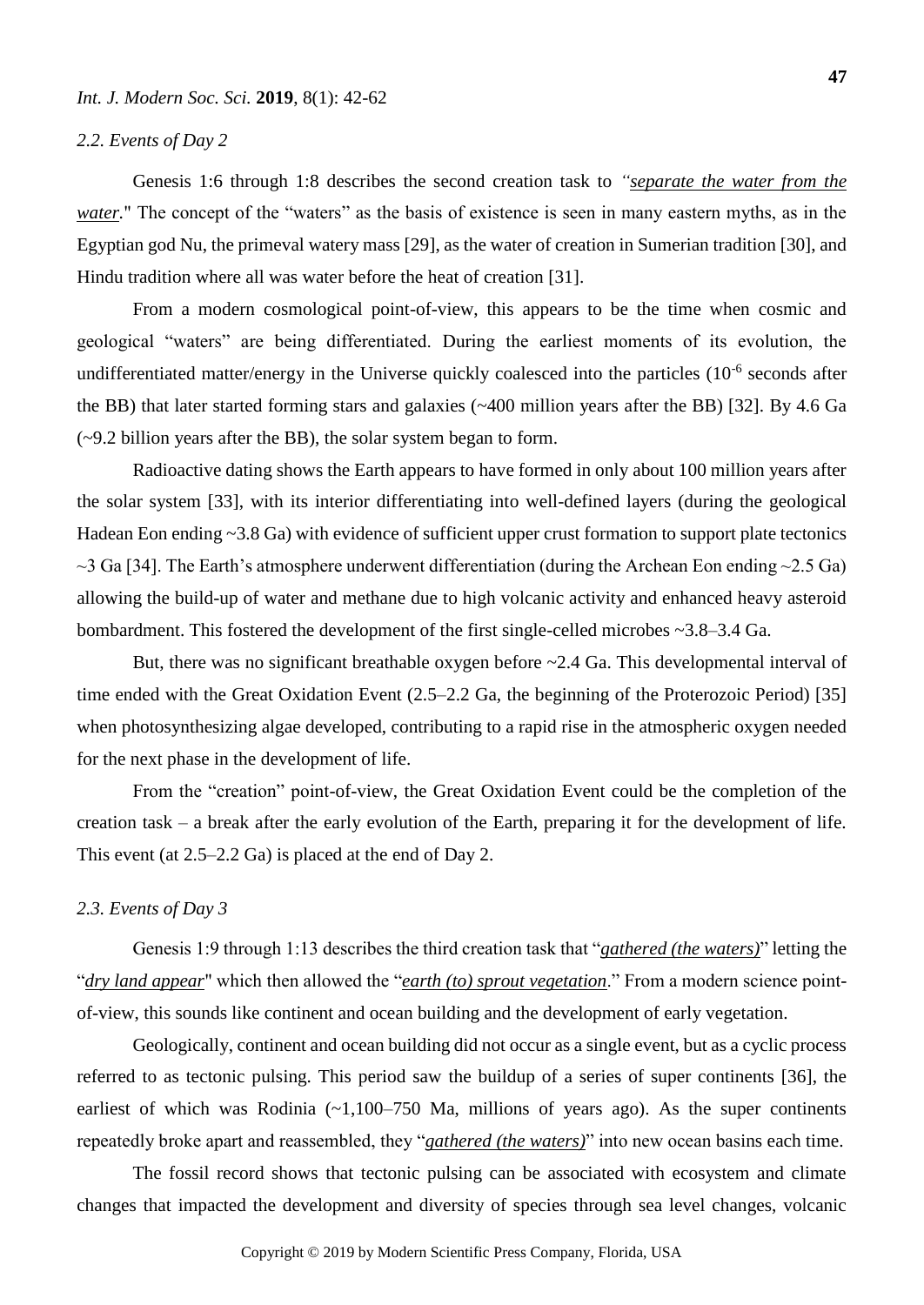activity, and asteroid impacts associated with radiation spikes [37]. During the Cambrian Period, beginning ~543 Ma, [38] there was a major increase in multi-cellular plants and animals with the primitive sea plants, seed ferns and corals flourishing in the  $CO<sub>2</sub>$  rich atmosphere.

In the early Devonian Period, beginning ~415 Ma, the Earth's rotational axis shifted with a drift in the magnetic pole (Pole Wander completed by 390–380 Ma) [39]. This lead to rapid plate movement as the super-continents Gondwana and Laurussian drifted northward. The warm, humid, ice-free climate (favorable conditions for the previous vegetation development) changed to cooler, drier and glacial. Drastic climate swings and a series of massive extinctions were not conducive to further stable development of plant species for tens of millions of years.

From the "creation" point-of-view, the unfavorable climate swings caused by the Polar Wander could be the completion of the creation task – a break after the development of vegetation, preparing for the development of higher animal life. This event (at 390–380 Ma) is placed at the end of Day 3.

### *2.4. Events of Day 4*

Genesis 1, verses 14 through 19 records Day 4 as the time when "*lights in the expanse of the sky*" first appeared. The most conservative fundamentalist interpret this to mean this was when the sun, moon, and stars were created. The creation of the celestial bodies at this time is inconsistent with modern scientific understanding – that is, after the creation of the Earth (Day 2) and the vegetation (Day 3). This misalignment in the order of appearance creates a major problem with any attempt to correlate the biblical timeline with science. The more moderate creationist recognized the likelihood that the appearance of the "lights" corresponds to atmospheric clearing, but the exact timing has not been universally agreed upon or systematically determined. To resolve this difficulty, it is proposed that this passage in Genesis reflects the consequences of the major impact contributing to the  $KP<sub>g</sub>$  (dinosaur) extinction at the end of the Cretaceous Period ~65 Ma. Various dating techniques place the  $KP<sub>g</sub>$ extinction event between 64.5 and 65.7 Ma [40].

Throughout the Cretaceous period, amphibians, reptiles, carnivores and dinosaurs roamed the Earth. Then, a massive comet impact in Mexico [41] caused devastating environmental effects for more than a decade. Prolonged impact debris and sulfate aerosol clouds decreased solar transmission to 50- 80% below normal. This shut down photosynthesis for up to 6 months and reduced surface temperatures to near-freezing conditions globally for a decade. Combining these conditions with acid rain and altered ocean stratification and circulation resulted in the area dependent extinction of 60-80% of all living animals and marine invertebrates. Finally, when the atmosphere cleared, the celestial bodies were again visible from the surface of the Earth.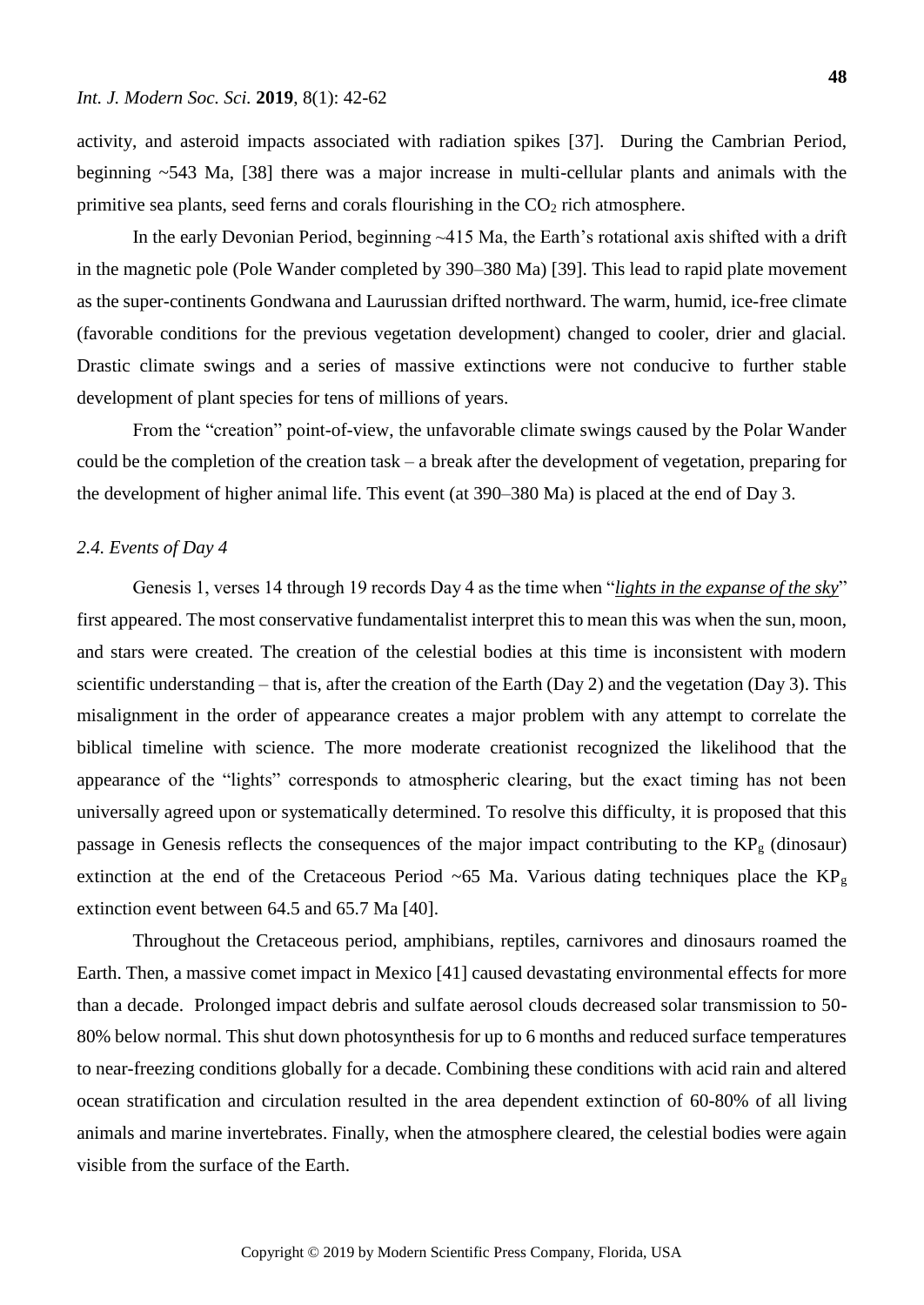#### *Int. J. Modern Soc. Sci.* **2019**, 8(1): 42-62

This atmospheric clearing could be considered the time when the "*lights*" were placed in the sky. From the "creation" point-of-view, it would represent the end of the "task" for Day 4 – that is, the end of the age of the dinosaurs, leaving the life forms that would survive into the new age or next phase of development. This interpretation of the events could resolve any perceived inconsistency of the "creation" of the lights after the creation of the Earth.

Appealing to another mid-east creation story, can shed some light on the ancient world's beliefs about creation events in the very distant past. Egyptian mythology describes a catastrophic event in the following way [29]. The words of the Egyptian myth are in ("italics") preceded by the proposed interpretation.

The comet ("*it fell on them their moment*"), filled the atmosphere with dust, debris and hydrocarbon clouds that darkened the sky, blocking the sun ("*through plant-like clouds*"), then the sky cleared. *I* (Neb-er-tcher the creator god) *restored to them what had been taken away from them, and I appeared out of the plant-like clouds*." Here, traditionally the "I" is also interpreted as the sun.

This myth demonstrates that an impact-like event is entrenched in the ancient mid-east culture. Although it is not linked to the Genesis account, the Egyptian creation myth clearly shows the existence of the sun, followed by a period when the sun's light was obscured and then finally restored to visibility. This is the scenario hypothesized for Day 4 in Genesis.

One must now address whether the connection between Day 4 and the  $KP<sub>g</sub>$  extinction impact can be supported by its relative placement in the sequence of the other creation Days. This is done below with the BCE calibration for all six Days provided by the Kinematic Relativity development.

From the "creation" point-of-view, the  $KP<sub>g</sub>$  extinction could be the completion of the creation task – a break between the old world and the new world development with the life that would survive to evolve into modern form. This event (at 64.5–65.7 Ma) is placed at the end of Day 4.

#### *2.5. Events of Day 5*

Genesis 1:20 through 1:23 describes the waters bringing forth "*swarms of living creatures*" and flying "*birds*." From a modern science point-of-view, the Paleocene Period (beginning ~65 Ma) saw the extinction and subsequent short-term survival of species with greatly reduced populations in the post impact environment. During the Miocene Climatic Optimum  $(\sim 17-15$  Ma), the planet warmed and there was an onset of opportunistic species blooms and radiation induced evolution of new land, marine and avian species occurred. For the first time, modern birds, fish and marine invertebrates appeared. This includes the early primates whose line split between the Old and New World monkeys and the other Hominines that eventually evolved into the precursors of earliest Man.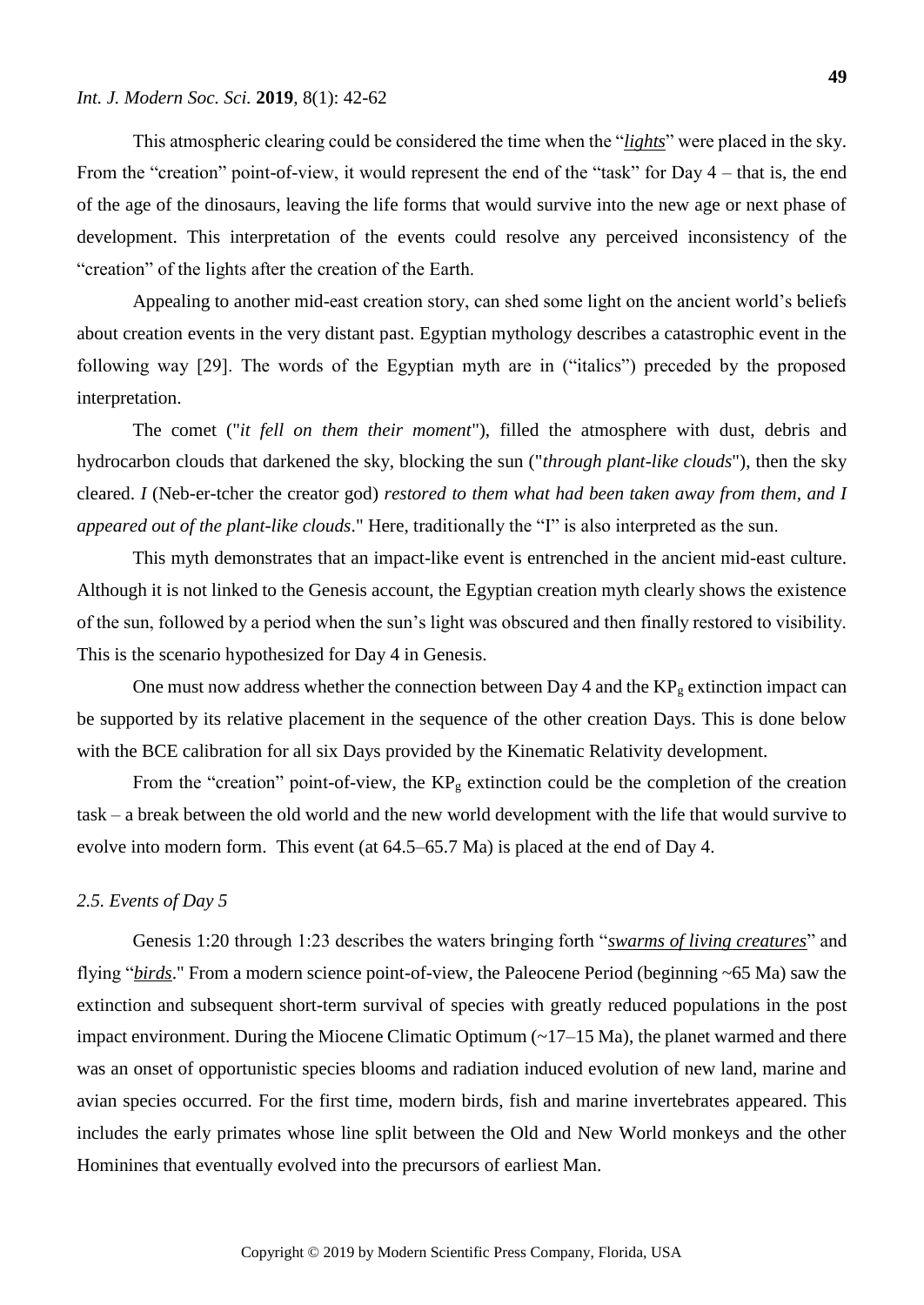#### *Int. J. Modern Soc. Sci.* **2019**, 8(1): 42-62

The Earth then became steadily colder in a series of steps [42] as ice returned to Antarctica and glaciers spread across North America and Europe. This step-wise transition to the Great Ice Age was steady except for a brief warming period (10.8–10.7 Ma) associated with the Earth's Orbital Eccentricity Maximum. This brief warming period paved the way for the next phase of evolutionary development to the modern species seen today.

From the "creation" point-of-view, the brief warming at the Orbital Eccentricity Maximum could be the completion of the creation task – the break leading to the development of modern animal species. This event (at 10.8–10.7 Ma) is placed at the end of Day 5.

#### *2.6. Events of Day 6*

Genesis 1:24 through 1:31 describes the Earth bringing forth "*every kind of living creature: cattle, creeping things, and wild beasts*." From a modern science point-of-view, this time (the late Miocene, ending ~5.3 Ma, through the Pliocene, 5.3–2.6 Ma, and into the early Pleistocene geological periods) saw changes in the ecosystem the allowed less developed animal life to evolve into the earliest modern forms that Adam might have seen.

By ~10 Ma, there were widespread grass dominated ecosystems [43] paving the way for the larger grazing mammals, including the modern horse, elk, elephants, camels, bison, as well as, "*wild beasts*," such as wolves, foxes, badgers and saber-tooth tigers. The primate line split between the apes and pre-man, as the chimpanzees, gorillas and orangutans appeared (~5–7 Ma), and, *Australopithecus* (pre-man) was first seen (~3 Ma).

The exact lineage and driving force from pre-man to modern man (*Homo sapiens, H. sapiens*) is still debated. It is generally agreed that the earliest *Homo* ancestor was from East Africa and dates to 3– 2 Ma [44], the time period connecting *Australopithecus* to the earliest species of the *Homo* genus (most notably, *H. habilis*, *H. erectus* and *H. rudilfensis*) who first appeared ~2.5 Ma.

The evolution of the *Homo* genus is the result of diversification in the earlier lineage, followed by extinctions favoring the more generalist populations [45]. The period of greatest diversification in East Africa was 1.9–1.8 Ma. The last pre-man had the small brain and body size similar to modern chimpanzees, but already showed signs of upright, bipedal locomotion. By *H. habilis*, brain size had increased ~40%, but otherwise, he was more similar to his predecessor than his successors.

A substantial fossil record indicates that by ~2 Ma, *H. erectus* is found to have the most humanlike characteristics and sophisticated tools [46–48]. Body size had increased, longer legs allowed long distance running, shoulders now allowed throwing projectiles, and hands and feet were no longer tailored for tree climbing. Brain size increased ~40% again over *H. habilis*, habitation was now primarily land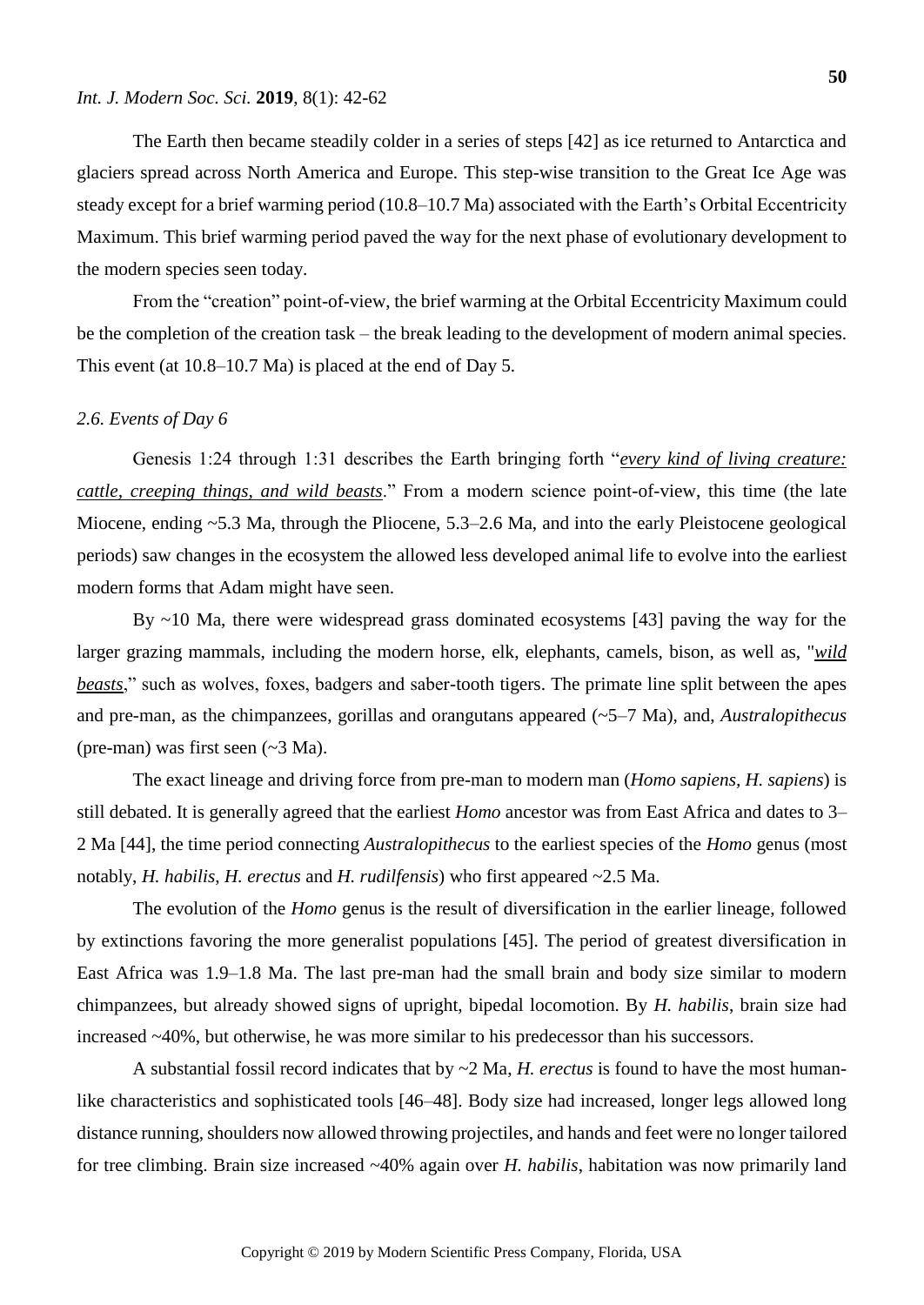rather than tree dwelling, and the reproduction cycle and development phase was now closer to *H. sapiens*.

The transition in *H. erectus* (1.9–1.5 Ma) makes him the first predecessor of H. sapiens and the likely first man (the adam of Genesis – *"Let us make man"*). The answer to what drove the final transition from more-animal to more-human is still debated – leaving the question of whether there is an identifiable, dateable event that marks the point when the eyes of *H. erectus* were opened, and awareness of his cognitive superiority pushed him over the threshold to becoming more human.

Maslin [45] argues that extreme environmental variability led to significant brain expansion, in two large steps occurring ~1.9 Ma and ~200,000 years ago. Iannicelli [49] expands the environmental argument stating that wide-spread wildfires likely forced *H. erectus* to leave Africa ~1.8–1.6 Ma (the "Out of Africa Event 1"), indicating sufficient advancement had allowed the flexibility to move to, and thrive in, other and colder environments. This flexibility came from the consistent and habitual use of fire associated with: cooking, maintaining warmth, providing light and frightening predators.

Wrangham [50] proposes that the controlled use of fire spurred the final transition of *H. erectus* from *H. habilis* due to changes in diet. The change took place when cooking emerging 1.9–1.5 Ma [50, 51], resulting in the divergence of the two species that was more than just altered calorie balance of a cooked- over a raw-food diet.

Burton [52] proposes a mechanism for why the domestication of fire, the hallmark of humanness, caused such cognitive and physical advancement. The gradual willingness of early *Homo* to approach and use fire took millions of years to develop, but the final step from use to manufacture allowed the extension of light periods for each day, altering the hormonal cycle of their melatonin. This bio-chemical change, in-turn, enhanced memory formation, leading to expanded cognitive abilities.

Appealing to mythology can shed some light on the ancient world's primordial memories about the importance of fire to early man. In the Chinese myth of the Fire Driller (Producer) [53], Sui-jen, a traveler who worked for the good of all living beings, discovered the sacred sui-wood fire tree and took with him one of its twigs that carried fire so he could always have fire to use. It was only much later that the Yellow Emperor taught humans to cook. In the Hindu hymn [54], fire (*Agni*) had been *hidden from our* (man's) *view*. Then *Matarisvan* (a wanderer) *brought* (fire) *to us from far away produced by friction, from the Gods*. The hymn recalls pungent smoke, and that *some go before* (possibly running from it in fear), *and others round about thee sit* (for the benefits it provided and seeing it as a *friend*). In both of these myths, there was no mention of theft or retaliatory anger on the part of the gods.

In the Greek myth of Prometheus [55], the story is quite different. After *God and Nature* created order out of the (pre-universe) *Chaos*, all the animals began to appear. The Titan brothers, Prometheus and Epimetheus, were given the task of bestowing gifts (*faculties necessary for their preservation*) to all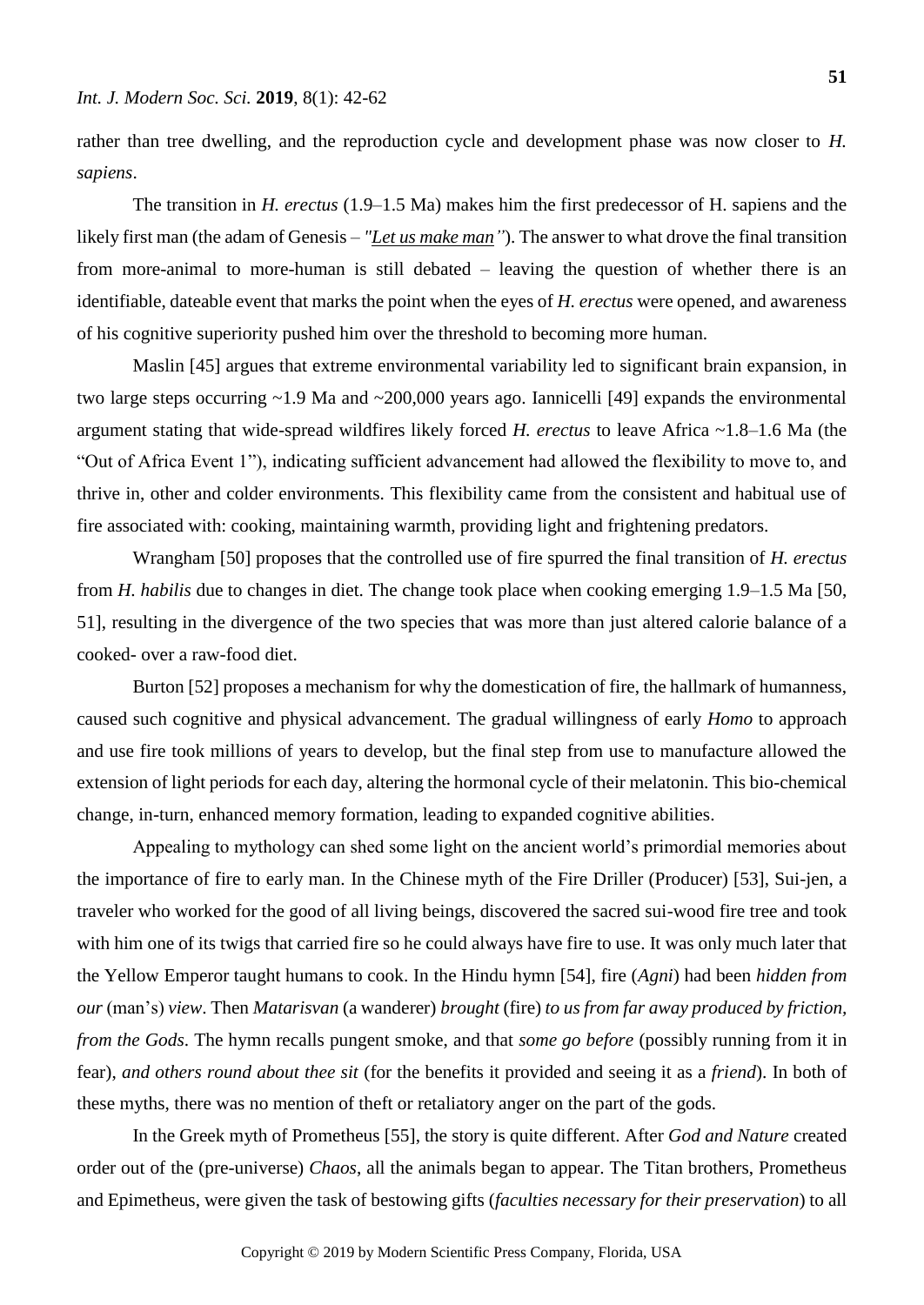the animals. Epimetheus gave away all the gifts – leaving man with none. Prometheus then took fire from the gods and gave it to man, enabling him to subdue the other animals, make weapons, provide warmth in the cold, and produce light in the dark. For his crime, Prometheus was punished and chained to a rock (earth), and, at the same time, Pandora (his brother's wife) released evil into the world because of her curiosity.

From a comparative mythology point-of-view, Bulfinch [56] recognized a similarity in the Pandora part of the story with the Genesis 2: story of the fall of Adam and Eve due to the tempting (crime) by the serpent. We suggest there may be a greater similarity if one also considers the eastern myths.

In both the eastern myths and Genesis, the center of the action is the tree that has a "gift" denied to man – one fire and the other is "an apple". In both the Greek myth and Genesis, the protagonist is punished (because of the unlawful transfer of the "gift" to man) by being bound to the earth – one is chained to a rock and the other is condemned to crawl on his belly.

The major impact of receiving the unlawful gift in the stories is that the "*eyes* (of Adam and Eve) *were opened (to good and bad)*". In short, the acquisition of fire conveyed previously un-possessed knowledge – the good of having the ability to cook, stay warm and see in the dark; the bad of having the ability to make weapons and kill. The relevance of this set of tales seems to parallel Burton's proposal that the fire opened the eyes of early man leading to advances in cognitive development that did not happen to the animals without habitual fire manufacture and use.

Further, we suggest that the Genesis 2: "*tree of knowledge*" was the fire-producing tree of the type in the Chinese myth; the "*apple*" was the symbolic remembrance of the fire being voluntarily embraced (for cooking and other things) of Wrangham and of Burton; and, the "*cherubim and the fiery ever-turning sword*" driving Adam and Eve from the Garden (Genesis 3:) was a primordial memory of the wildfires of Iannicelli that drove *H. erectus* in the "Out of Africa Event 1". (Speculation about "*the tree of life*" that gave immortality requires further investigation of possible parallels between science and mythology.)

From the "creation" point-of-view, the *opening of the eyes* (and the beginning of awareness by *H. erectus* as the first true man) could be the completion of the creation task – the first to manufacturer fire and migrate from Africa (the "Out of Africa Event 1"). This event (at  $1.9 - 1.5$  Ma) is placed at the end of Day 6.

To complete the picture, after the end of Day 6, the "creation tasks" ended, but, the evolutionary development process continued. By ~250,000 BCE early *H. sapiens*, *H. neanderthalensis* and other descendents of *H. erectus* are found. By ~150,000 BCE modern humans are recognized, and by ~25,000 years ago (after some evidence of inter-breeding among the *Homo* members) *H. sapiens* remains the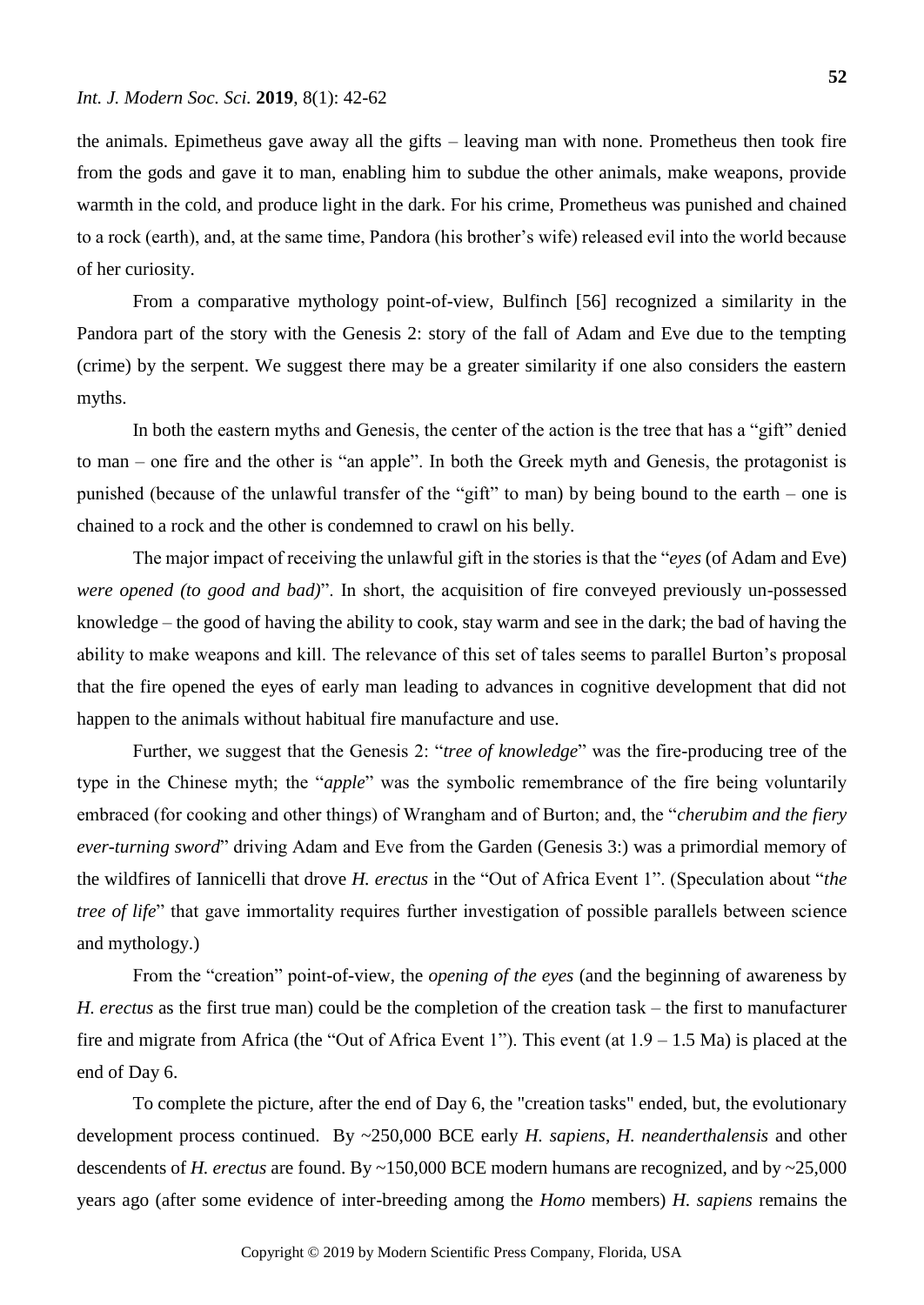non-extinct member of the group as modern Man [57, 58]. The first complex language is postulated to have appeared by  $\sim$ 40,000 BCE; and evidence of the first farming occurred in the Levant by  $\sim$ 10,000 BCE. Finally, the individual Adam is born (traditionally ~6000 years ago).

### **3. Kinematic Relativity and the Calibration of the Genesis Days**

The correlation between the science ending event times and the Days uses a mathematical expression based on Kinematic Relativity to give the BCE calibration. Imagine that the Genesis pointof-view is a relativistic one, in the scientific sense of two observers traveling in space-time with different timescales.

The reference to relativity typically brings to mind the Relativity of Einstein [59] which is based on a four-dimensional space-time. Three are spatial and one is time, and all four are connected, that is they are not independent of one another. Einstein assumes equivalence in the laws of nature for all observers whatever their positions and relative states of motion. That is, everyone will see nature act the same way. It requires all observers make their measurements using the same rigid ruler and uniformly ticking standard clock. It also requires linear time in all reference frames. This form of relativity is the one that science has accepted (and is verifying) as valid from our point-of-view as occupants of the Universe. Although this is the most familiar relativity form, other versions have been proposed that differ radically.

One version of particular relevance to the Days' calibration is known as Kinematic Relativity (KR) proposed by Milne [60] in 1948. Like Einstein's relativity, KR is based on a four-dimensional space-time. However, in KR, the laws of nature may be the same, but how the Universe is seen will be different for observers in different reference frames. In KR, this means that time-dependent physical phenomena (like the decay of a neutron for example) will be measured differently by different observers.

The most important concept of KR is that of the passage of time. It assumes that any observer can locate two local events as a sequence (one later than the other). However, it does not require uniform time flow (i.e., an evenly running clock). This dynamical time provides for the existence of different time-scales (unlike Einstein's relativity which has shifted but equivalent time-scales in different reference frames). This form of relativity is the one that could explain the Genesis timeline from God's point-of-view outside of this Universe.

Milne investigated a system with a set of independent observers, each with their own clock but no universal clock synchronization method. He postulated that it was possible for one observer to regraduate his clock so that he could, in some sense, keep the same time as the other observers. The regraduation, done on a point-by-point basis, was possible given the right mapping function (representing a particular type of clock) so that all observers could agree on a universal time.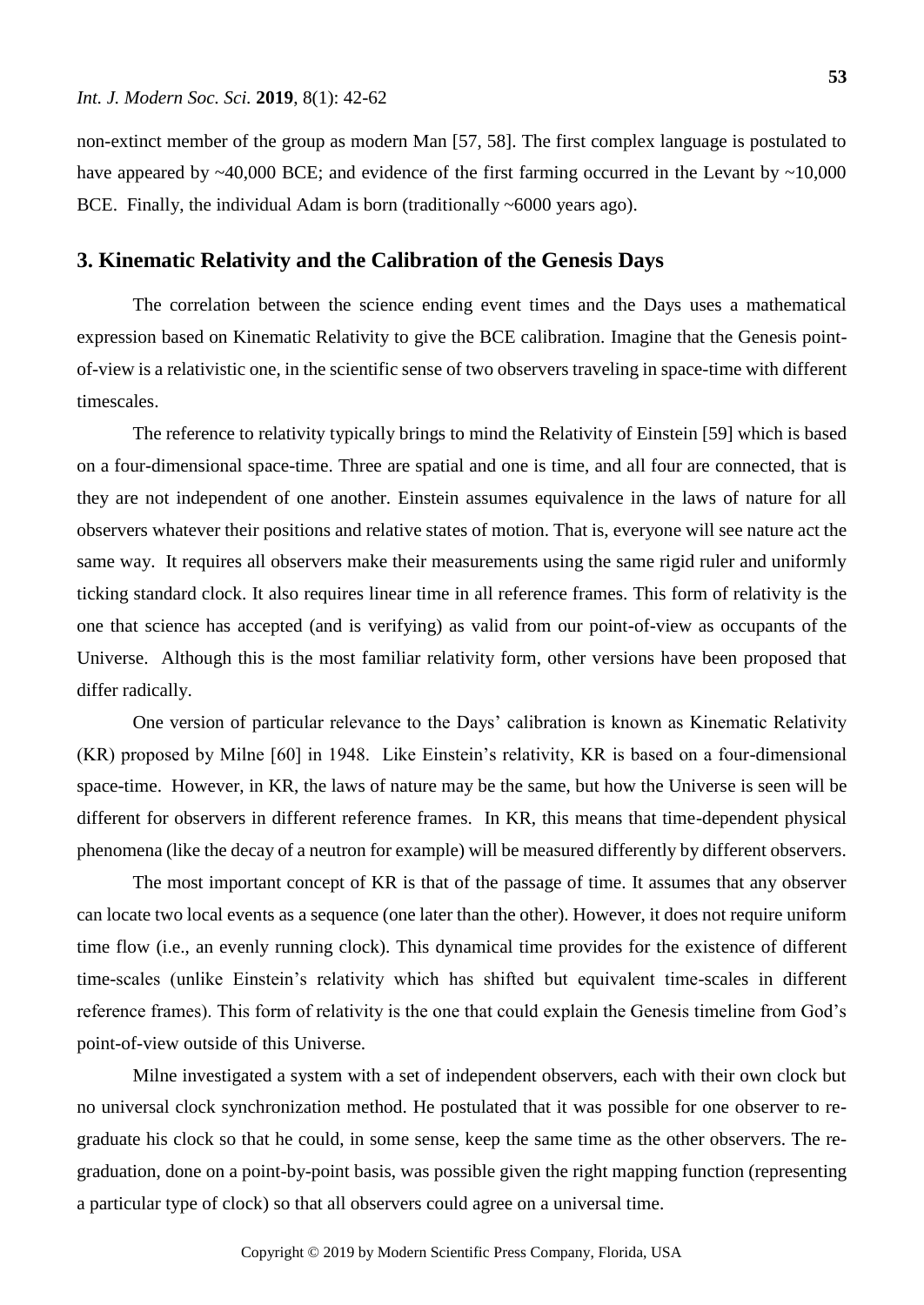takes the form:

Milne's solution had one observer with a clock based on one time coordinate, t-time, where this observer had constant-velocity motion relative to the other observers. The second observer had a clock based on a different time coordinate, τ-time, where this observer was at rest. Milne's mapping function

$$
\tau = t_0 \log_{10}(t/t_0) + t_0 \tag{1}
$$

The zero of t-time  $(t_0)$  is the origin and fundamental event – when the separation of the observers vanished and events initially were seen simultaneously. For  $(1)$ ,  $t > 0$ , but it can take on values less than t<sub>0</sub>. In  $\tau$ -time, when  $t < t_0$ ,  $\tau$  takes place in negative time. This situation is analogous to BCE dates represented as negative dates.

The Days' calibration uses a slightly modified version of Milne's function. Because of the Sumerian influence on the Hebrew culture (the Hebrew patriarch, Abraham, came from Ur, a Sumerian city of much repute), the log-base is changed to "6". The Sumerians were known to have a mathematical system [61] based on a mixture of both "6" and "10" rather than "10" alone as is common in our current Western culture. In the correlation here, the base-6 part of the Sumerian number system is seen in logbase, modifying Milne's function as:

$$
End-of-Day = \tau/t_0 = \log_6(t_0/t) + 1.
$$
 (2)

The reversal of the log argument (t<sub>0</sub>/t rather than t/t<sub>0</sub>) results from the direction of time flow (t<sub>0</sub>> t) in the calibrated t-time system (i.e., years BCE are represented as positive numbers decreasing from to as time moves forward.) The scaled coordinate  $\tau$ /to is identified as the end-of-Day in the Days timeline, and t is the BCE calendar year on science record timeline.

To apply the function, the  $t_0$  needs to be identified. This is done by considering another mid-east tradition – the Hindu cyclic Universe where there is a periodic destruction of all matter in the Universe followed by a creation event. The timing of the destruction is encoded in the sacred Kalpa cycles [62] – a set of long period major cycles intertwined with short period minor cycles. These cycles are precisely calibrated to modern BCE dates. The Hindu major (kapla) cycle starting at 14,932,947,087 BCE begins with a massive destructive event that left a mass-less void (our pre-Universe condition). The beginning of the first creation portion of the fourth minor (manvantaras) Hindu cycle after the mass-less void is achieved, occurs at 14,004,147,087 BCE. It is this event that we chose as t0.

Table 1 summarizes the mapping results. It compares the computed mapping time for each Day with the time of the corresponding observed scientific ending event. It shows that for each Day, the mapped time and the observed scientific ending event time corresponds well within the data uncertainty.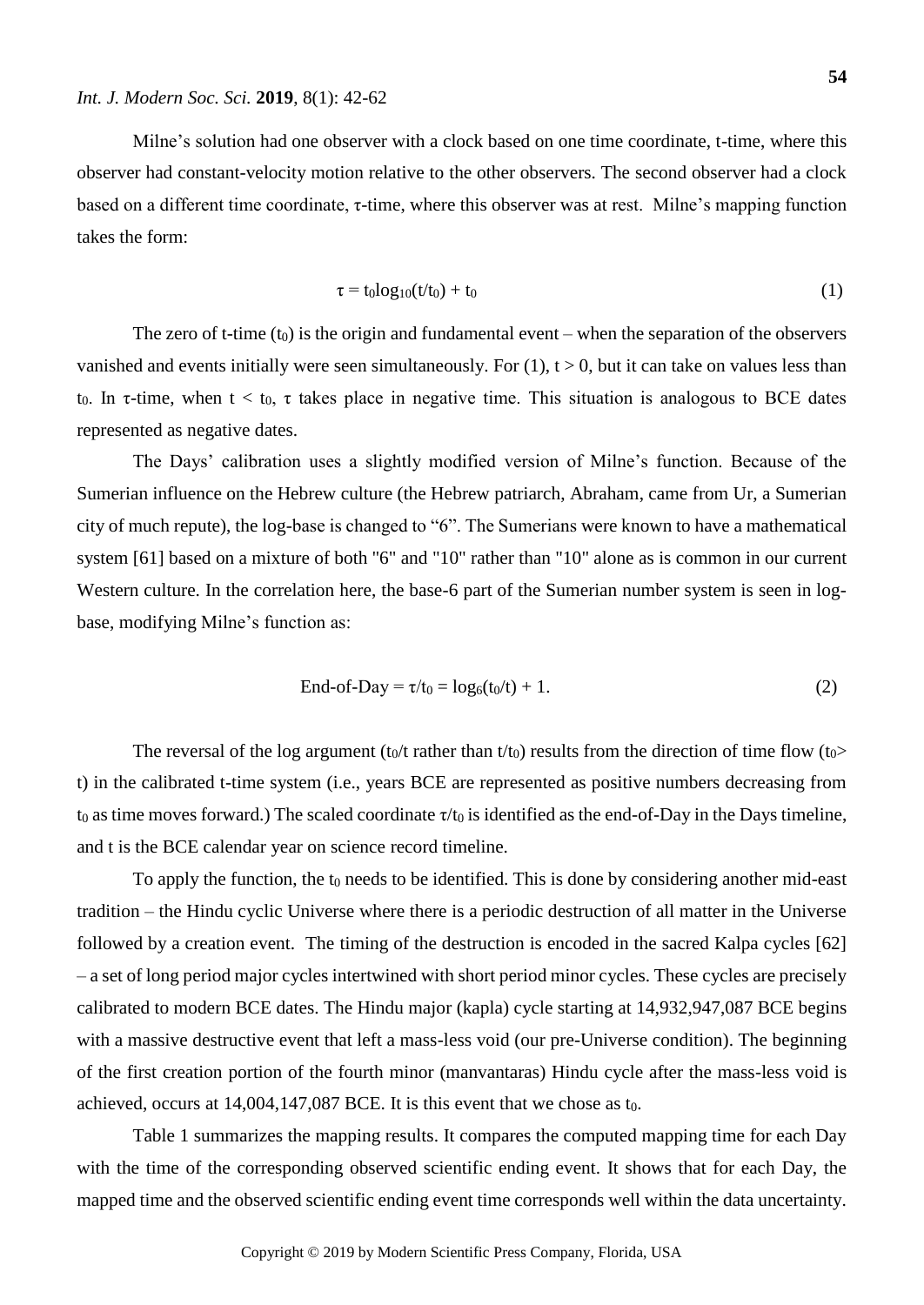This indicates that the functional form of the transformation is providing a valid mapping. Note that the Days' events are consistent with the science record (in content and order of occurrence) assuming the  $KP<sub>g</sub>$  extinction is Day 4.

**Table 1**. This compares the end-of-Day mapping times (column 2) with the associated dates bracketing the science record event Ending the development period (column 4). The mapped time is the BCE calibration for the Genesis Day ( $\tau$ /t<sub>0</sub> of equation 2). The italicized words above the dotted line in column 3 are the Genesis description of events during the Day. The words below the dotted line indicate the science record evolution during the entire development period.

| <b>Genesis</b><br>Day | <b>Mapped</b><br><b>End-of-Day</b><br>Date<br>(millions of<br>years ago) | <b>Genesis Creation Task</b>                                                                                                                                            | <b>Ending Event</b><br><b>Date</b><br>(millions of<br>years ago) |  |
|-----------------------|--------------------------------------------------------------------------|-------------------------------------------------------------------------------------------------------------------------------------------------------------------------|------------------------------------------------------------------|--|
|                       |                                                                          | <b>Corresponding Scientific Development</b><br>& Ending Event                                                                                                           |                                                                  |  |
| 1                     | 14,004.1                                                                 | "void" followed by "let there be light"<br>Pre-Universe state.<br>Ending with the Big Bang event                                                                        | $15,000 - 13,800$                                                |  |
| $\overline{2}$        | 2,334.0                                                                  | "separate water from water"<br>Formation of stars, galaxies, solar system,<br>& Earth and its atmosphere.<br>Ending with the Great Oxidation event                      | $2,500 - 2,200$                                                  |  |
| 3                     | 389.0                                                                    | "gathering the waters" & "vegetation"<br>Continent and ocean building, development<br>of early vegetation, seed ferns and corals.<br>Ending with the Polar Wander event | 390 - 380                                                        |  |
| $\overline{4}$        | 64.8                                                                     | "let there be lights in the sky"<br>Populated by amphibians, reptiles, carnivores and<br>dinosaurs.<br>Ending with the $\rm KP_g$ extinction event                      |                                                                  |  |
| 5                     | 10.8                                                                     | "swarms of living creatures" & "birds"<br>Evolution of new land, marine and avian species.<br>Ending with the Orbital Eccentricity<br>Maximum event                     | $10.8 - 10.7$                                                    |  |
| 6                     | 1.8                                                                      | "every kind of living creature" and "man"<br>Appearance of grazing animals, wild predators,<br>primates and early man.<br>Ending with fire and "Out of Africa Event 1"  | $1.9 - 1.5$                                                      |  |

Table 2 shows the effect on the predicted Day date by varying t<sub>0</sub>. The long kapla cycle has two concurrently running minor cycles, the manvantaras (Mantu, M) and the maha-yuga (Yuga, Y). There are 14 Mantu cycles that start at the beginning of each kalpa. At the same time there are 1000 Yuga cycles starting at the beginning of the kalpa – giving 71 or 72 creation periods (associated with the Yuga)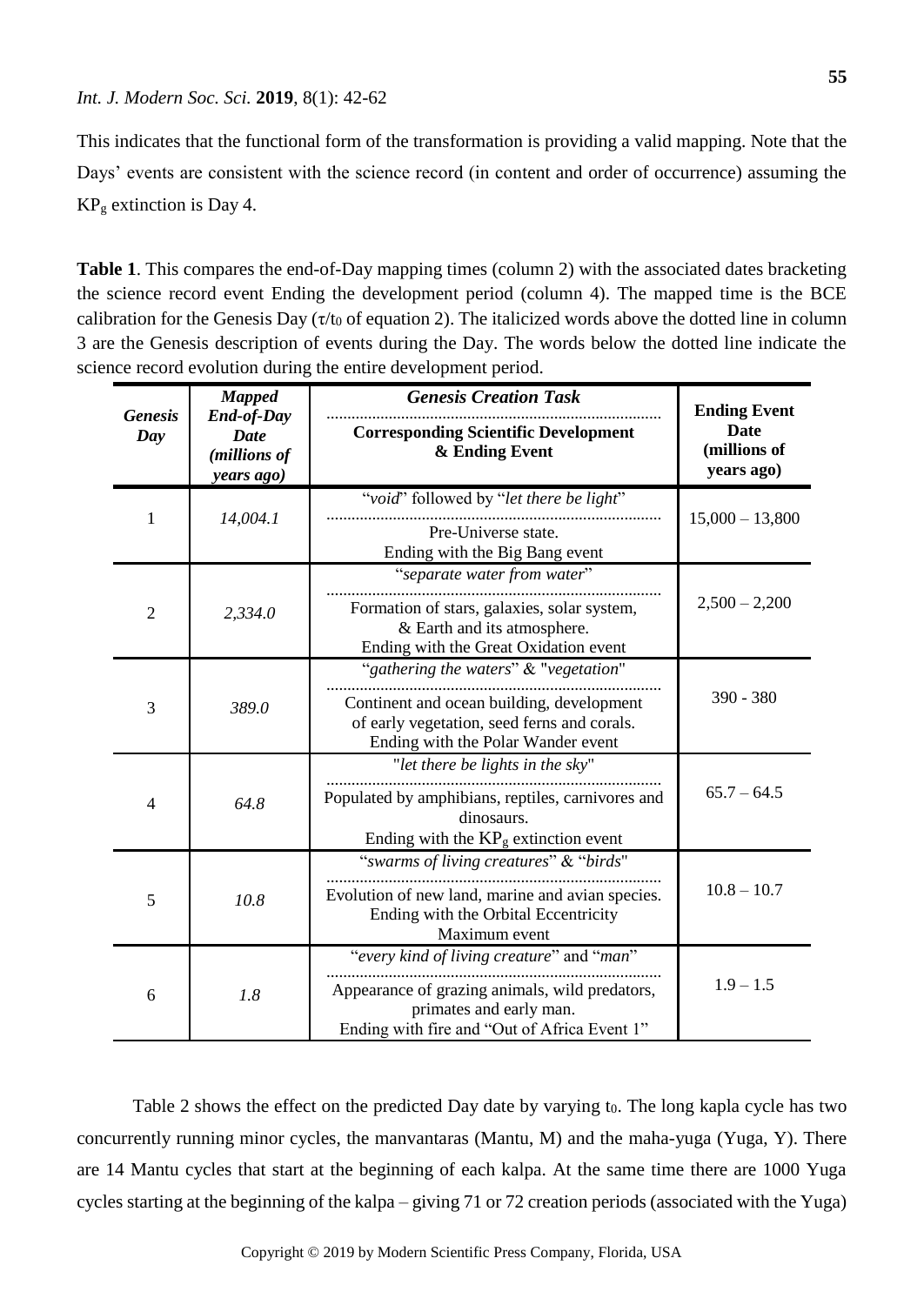within each Mantu. The Mantu = 4 in the kapla starting at  $14,932,947,087$  BCE contains the creation period for our  $t_0$ . But, the table looks at the creation periods within M equal to 1, 2, and 3 to determine which creation periods (Y-cycle values) produce End-of-Day predictions consistent with the science data record times – that is which Ys are appropriate to be t<sub>0</sub>. Only  $M = 4$  with Ys between 1 and 15 produced consistent prediction values for all of six creation Days.

**Table 2.** This shows the variation of the predicted BCE year for each of the creation Days. M is value of the minor Mantu cycle, and Y is value of the minor Yuga cycle. (Both M and Y begin with "1" at the beginning of each kalpa). The 1<sup>st</sup> creation period entries of the M = 4 for the kapla starting at 14,932,947,087 BCE are the values from Table 1 giving  $t_0 = 14,004,147,087$  BCE. The entries in [bold] are those predicted values for the End-of-Day events consistent with the scientific record events.

| Day            | $M = 1$                                 | $M = 3$                                 |                                | $M = 4$                       |                                |                                |
|----------------|-----------------------------------------|-----------------------------------------|--------------------------------|-------------------------------|--------------------------------|--------------------------------|
|                | 1 <sup>st</sup> creation<br>period (Ma) | 1 <sup>st</sup> creation<br>period (Ma) | $50th$ creation<br>period (Ma) | $1st$ creation<br>period (Ma) | $15th$ creation<br>period (Ma) | $50th$ creation<br>period (Ma) |
|                | [14, 933.0]                             | [14, 315.1]                             | [14,099.2]                     | [14,004.1]                    | [13, 939.3]                    | 13,788.1                       |
| 2              | [2,488.8]                               | [2,385.9]                               | [2349.9]                       | [2334.0]                      | [2323.2]                       | [2298.0]                       |
| 3              | 414.8                                   | 397.6                                   | 391.6                          | [389.0]                       | [387.2]                        | [383.0]                        |
| $\overline{4}$ | 69.1                                    | 66.3                                    | [65.3]                         | [64.8]                        | [64.4]                         | 63.8                           |
| 5              | 11.5                                    | 11.0                                    | 10.9                           | [10.8]                        | [10.8]                         | 10.6                           |
| 6              | 1.92                                    | [1.84]                                  | $[1.81]$                       | [1.80]                        | [1.79]                         | [1.77]                         |

The protracted timeline, supported by the mapping, implies that the human species (mankind) is the "adam" appearing on Day 6. This appears at odds with the most conservative fundamentalist interpretation of the Bible that traditionally accepts Adam the individual as being created on Day 6. However, it is clear from comparisons of the Hebrew and the Sumerian traditions that the extended picture is not out of line.

The Sumerian tradition [63] indicates that, when "mankind" was first created, it had much in common with the animals. "No clothes were worn". "They grazed in the fields and drank water from the ditches." This description is in keeping with the modern anthropological view of "early man" when the tool makers shared more in common with the apes and pre-man than the thinkers ("modern man"). The end of this myth indicates that Man ("the thinker") was finally "given breath" (the names and language) and the knowledge of agriculture.

## **4. Concluding Remarks**

We note that describing the biblical narrative in terms of God's creation activities versus scientific evolution is not intended to elevate one perspective over the other. The point of our hypothesis is that both points-of-view represent the same events, but they result from a difference in the "Original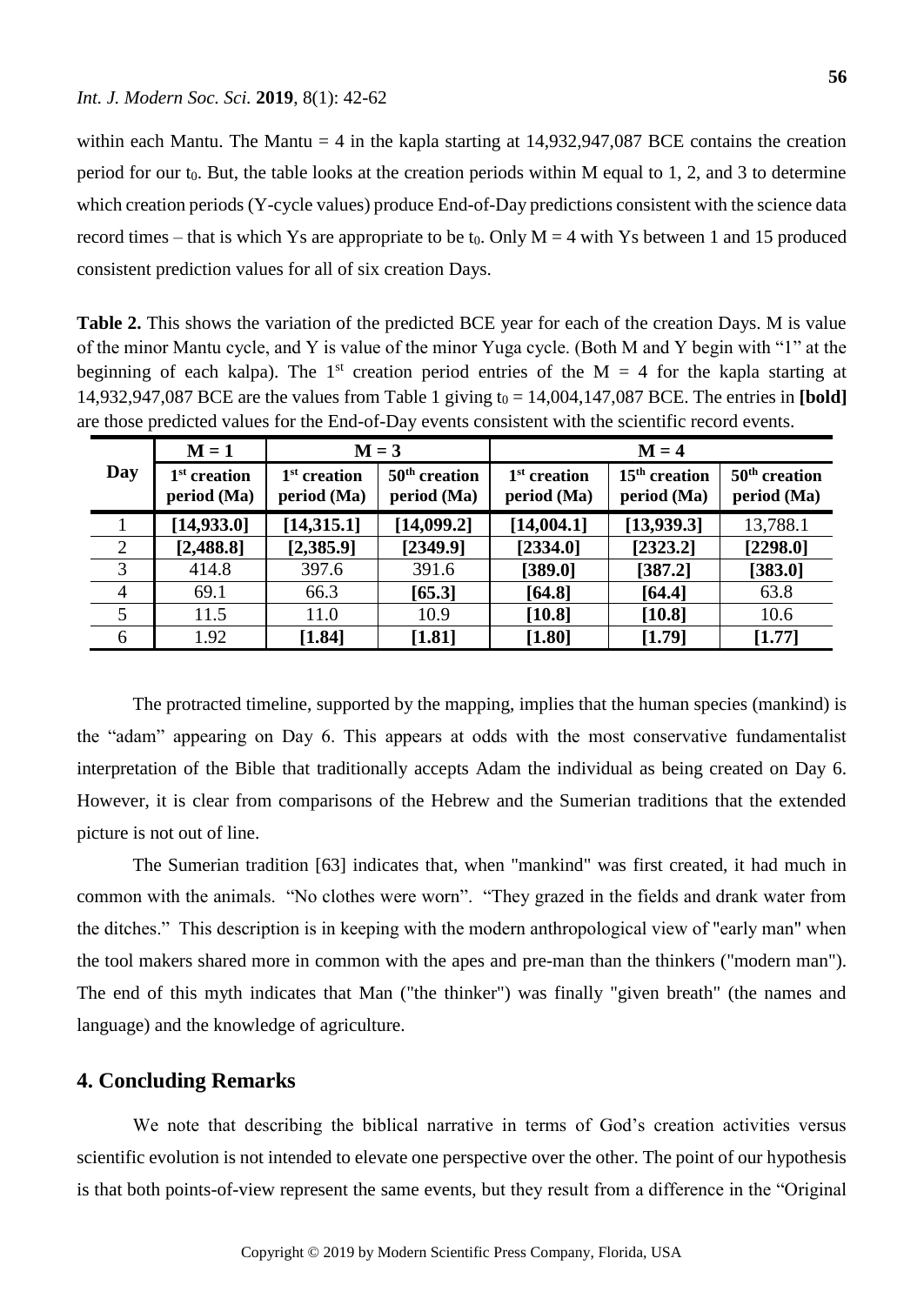Cause". Whether the Universe came into being as a result of God's pronouncement as religion contends, or a random quantum fluctuation initiating the Big Bang as science contends, Kinematic Relativity shows a path for a totally consistent picture of its development starting from the moment it began regardless of the starting point.

Sacred ancient texts, with logical consistency in philosophical and theological arguments and reflections, provide religion with justification for its faith and belief in God as the "Original Cause" [64, 65]. The ancient religions, including those with or without an extensive pantheon of gods, tend to acknowledge the "One" that emerged from the void to bring the Universe into existence [7, 29, 30, 66 – 68].

Consistency in their data-driven models provides science with evidence for its acceptance of their theory of the beginning. Some believe there is an argument for science as having become a "secular religion" [69], primarily based on the evolution versus specific creation of man debate. The argument could be extended to make a case for the initiating quantum fluctuation being an allegory for a creator god. This analogy, however, can be contested because from a scientific perspective there is no way to determine the "true cause" of the fluctuation before the Universe and time came into existence. As Hawking [70] notes, "To ask what happened before the beginning of the Universe would be a meaningless question".

However, being a meaningless question to science in no way invalidates the validity of the sacred texts as containing "real" information about the beginning. The ability to identify a transformation between the biblical Days and specific events in the scientific record may not be simple coincidence. It may illustrate a profound knowledge, in the ancient world, of the reality of the evolution of the Universe, including the Earth and its life.

However, two issues with the religious texts as containing "real" information arise. The first is the issue of specific creation. Since Kinematic Relativity provides consistency between the Genesis timeline and the scientific record timeline (and specific creation cannot), religion is faced with accepting (and in most cases does) the idea of natural law driving the evolution of the Universe. This acceptance is analogous to the ancient Egyptian picture of how the Creator runs the Universe [71]. That is, the Creator was the equivalent of a hands-off manager – once the Universe was brought into existence, He allowed evolution to carry on through the laws of nature that He established.

The second issue is how the ancients came by the "real" information given their apparent lack of what we recognize as modern science (including data gathering ability). This issue is not understood today by any science we currently recognize. Non-scientifically-recognized theories include the information coming from: God directly, direct instruction by visiting aliens, mystical practices, psychical experiences and other less defined ideas. A lack of a verifiable theory is taken by many as support for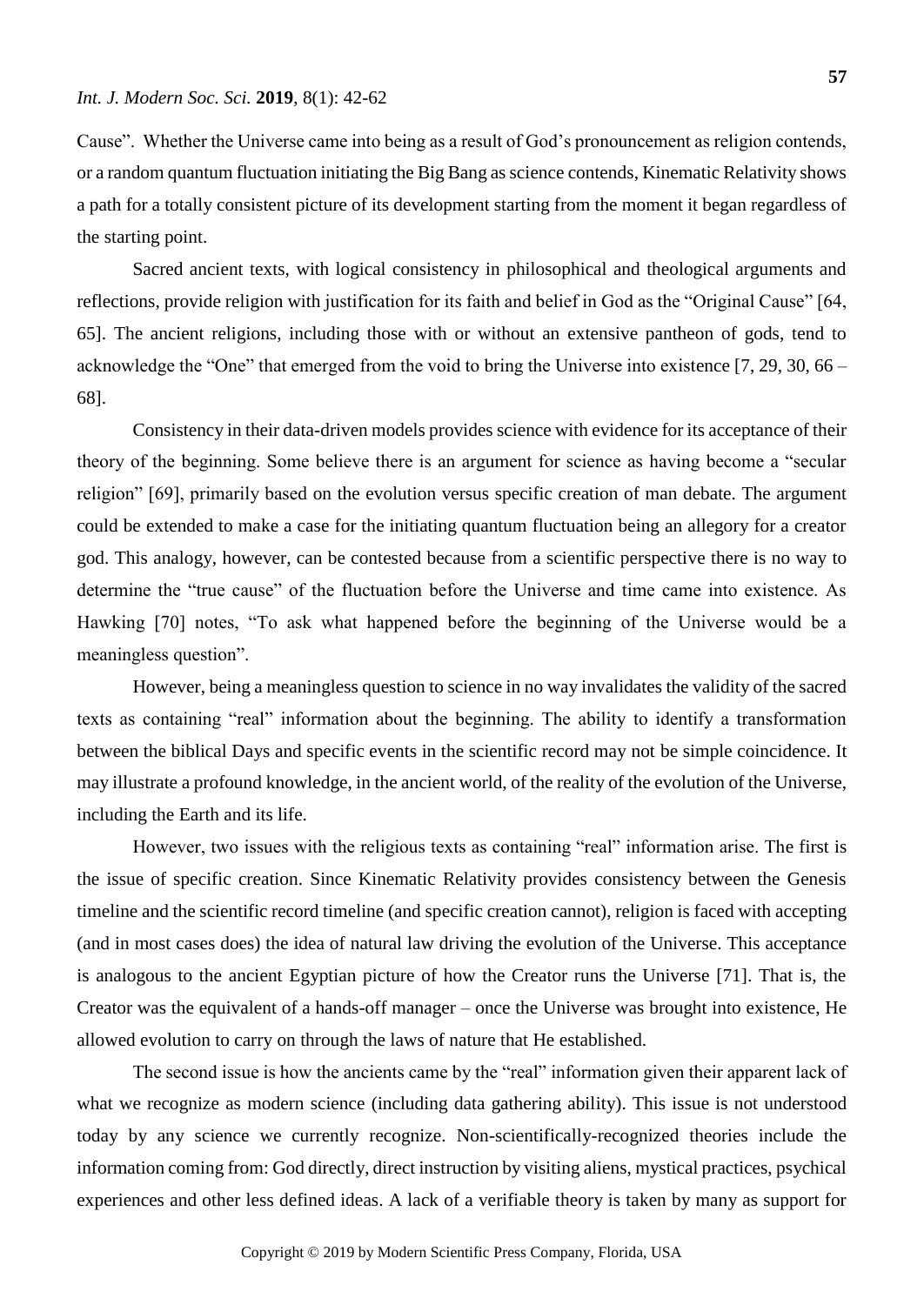the idea that there is no "real" information in Genesis. Currently, a potential theory that is scientifically accepted does not yet exist and requires further study.

Finally, we hasten to point out that the case of credible scientific content in Genesis is far from proven by the calibrated BCE dates for the Days obtained through the Kinematic Relativity transformation. The existence of a successful transform does not prove (and was not intended to prove or imply) the existence of a creating deity. Nor does it prove (and was not intended to prove or imply) that science and natural evolution by the laws of nature disprove the existence of God or are the ultimate answer to existence. But, using consistency (between the science data record and the KR transform predicted dates) as a measure of evidence, and assuming the hands-off manager analogy for the creator God, we have shown both Genesis and the science record can be seen as representing the same events. The transform demonstrates that the dual-time perspective offers plausible support for a credible scientific basis to Genesis – an intersection between a scientific perspective and the religious-based symbolism of the Bible.

# **References**

- [1] Trans. J. Legge (2010), *The Shu King or Book of historical Documents, Facsimile of the 1897 First Edition*; Kessinger: Whitefish, MT, 31-66.
- [2] A. Birrell (1993), "Myths of Yu the Great" in *Chinese Mythology, An Introduction*; Johns Hopkins U. Press: Baltimore, MD, 146-159.
- [3] C. Baikouzis, M.O. Magnasco (2008), Is an Eclipse described in the Odyssey. *Proceedings of the National Academy of Science USA*, 105: 8823-8828.
- [4] Q. Wu, Z. Zhao, L. Liu, D. E. Granger, H. Wang, D. J. Cohen, X. Wu, M. Ye, O. Bar-Yosef, B. Lu, J. Zhang, P. Zhang, D. Yuan, L. Cai, S. Bai (2016), Outburst flood at 1920 BCE supports historicity of China's Great Flood and the Xai dynasty. *Science*, 353: 579-582.
- [5] E.A.W. Budge, *The Book of the Kings of Egypt: Part One*; Kegan, Paul, Trench, Trubner & Co.: London, UK, LX-LXI, **1908**.
- [6] S.N. Kramer, *The Sumerians: Their History, Culture and Character*; U. Chicago Press: Chicago, IL, 328-331, **1963**.
- [7] *JPS Hebrew-English Tanakh*; The Jewish Publication Society: Philadelphia, PA, **2000**.
- [8] W. R. Shea, M. Artigas, *Galileo in Rome: The Rise and Fall of a Troublesome Genius*; Oxford U. Press: New York, **2003**.
- [9] J. Imbre, K. P. Imbre, "Louis Agassiz and the Glacial Theory" in *Ice Ages: Solving the Mystery*; Cambridge U. Press: Cambridge, UK, 19-31, **1979**.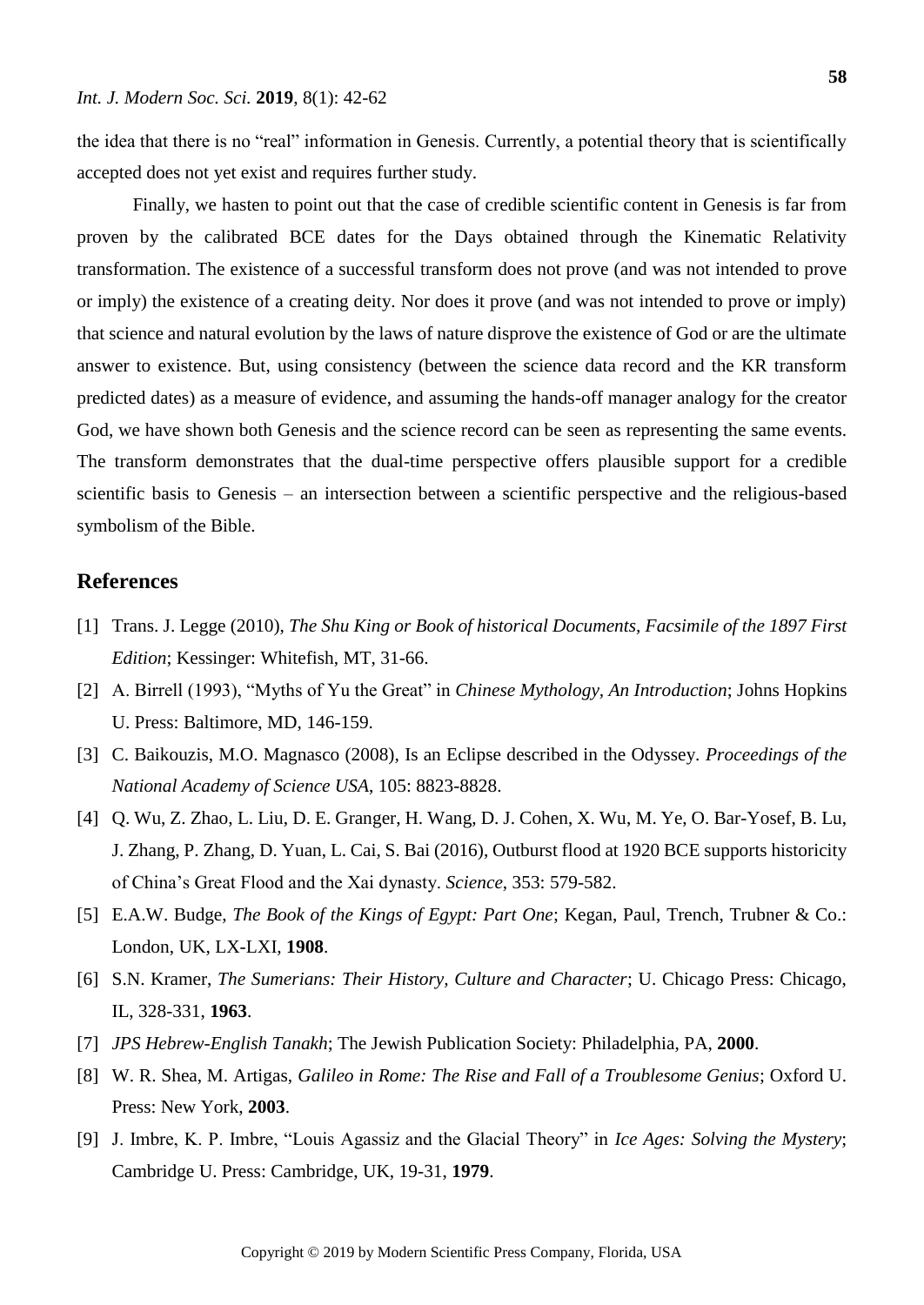- [10] C. Darwin, "Preface" in *The Descent of Man, Facsimile of the 1871 First Edition*; Easton: Norwalk, CT, v–x, **1979**.
- [11] C. Kalman (2013), Science and Religion, Separate Pursuits. *Physics Today*, August: 10.
- [12] J. H. Walton (2012), Human Origin and the Bible. *Zargon: Journal of Religion and Science*, 47: 875-889.
- [13] T. McLeish (2018), Thinking Differently about Science and Religion. *Physics Today*, February: 10- 12.
- [14] A. Piore (2018), Bringing Darwin Back. *Scientific American*, August: 57-63.
- [15] E.H. Ecklund (2009), Conflict Between Religion and Science Among Academic Scientists?. *JSTOR*, 48: 276-292.
- [16] E.C. Scott and N.J. Matzke (2007), Biological Design in Science Classrooms. *PNAS*, 104: 8669- 8676.
- [17] M.F. Singer (2009), The Latest Challenge to Evolution: Intelligent Design. *Pontifical Academy of Science, Acta*, 20: 568-577.
- [18] H.M. Silva (2017), Intelligent Design Endangers Education. *Science*, 357: 880.
- [19] G. Archer, *A Survey of Old Testament Introduction*; Moody Press: Chicago, IL, 176-177, **1964**.
- [20] P. J. Wiseman, *Creation Revealed in Six Days: the evidence of Scripture confirmed by Archaeology*; Marshall, Morgan & Scott, Ltd.: London, UK, **1948**.
- [21] J. H. Walton, "Proposition 3" in *The Lost World of Genesis One*; InterVarsity: Grove, IL, 36-45, **2009**.
- [22] A. H. Guth, *The Inflationary Universe*; Perseus Books: Reading MA, **1997**.
- [23] B. Povh, K. Rith, C. Scholz and F. Zetsche, *Particles and Nuclei*; Springer-Verlag: Berlin, **1999**.
- [24] J.A. Peacock, *Cosmological Physics*; Cambridge U. Press: Cambridge, UK, **1999**.
- [25] G. G. Kacprzak (2011), The Pristine Universe. *Science*, 334: 1216-1217.
- [26] Planck Collaboration (2016), Planck 2015 Results XIII. Cosmological Parameters. *Astronomy & Astrophysics*, 594: A13.
- [27] B.F. Roukema, P. Mourier, T. Buchert and J.J. Ostrowski (2017), The Background Friedmannian Hubble Constant in Relativistic Inhomogeneous Cosmology and the Age of the Universe. *Astronomy & Astrophysics*, 598: A111.
- [28] G. Burbidge (1975), On the Masses and Relative Velocities of Galaxies. *Astrophs. J.*, 196: L7-L10.
- [29] E.A.W. Budge, "The History of Creation" in *Legends of the Egyptian Gods: Hieroglyphic Texts and Translations, Facsimile of the 1912 First Edition*; Dover: Mineola, NY, 2-13, **1994**.
- [30] S.N. Kramer, *Sumerian Mythology*; U. Pennsylvania Press: Philadelphia, PA, 63, **1972**.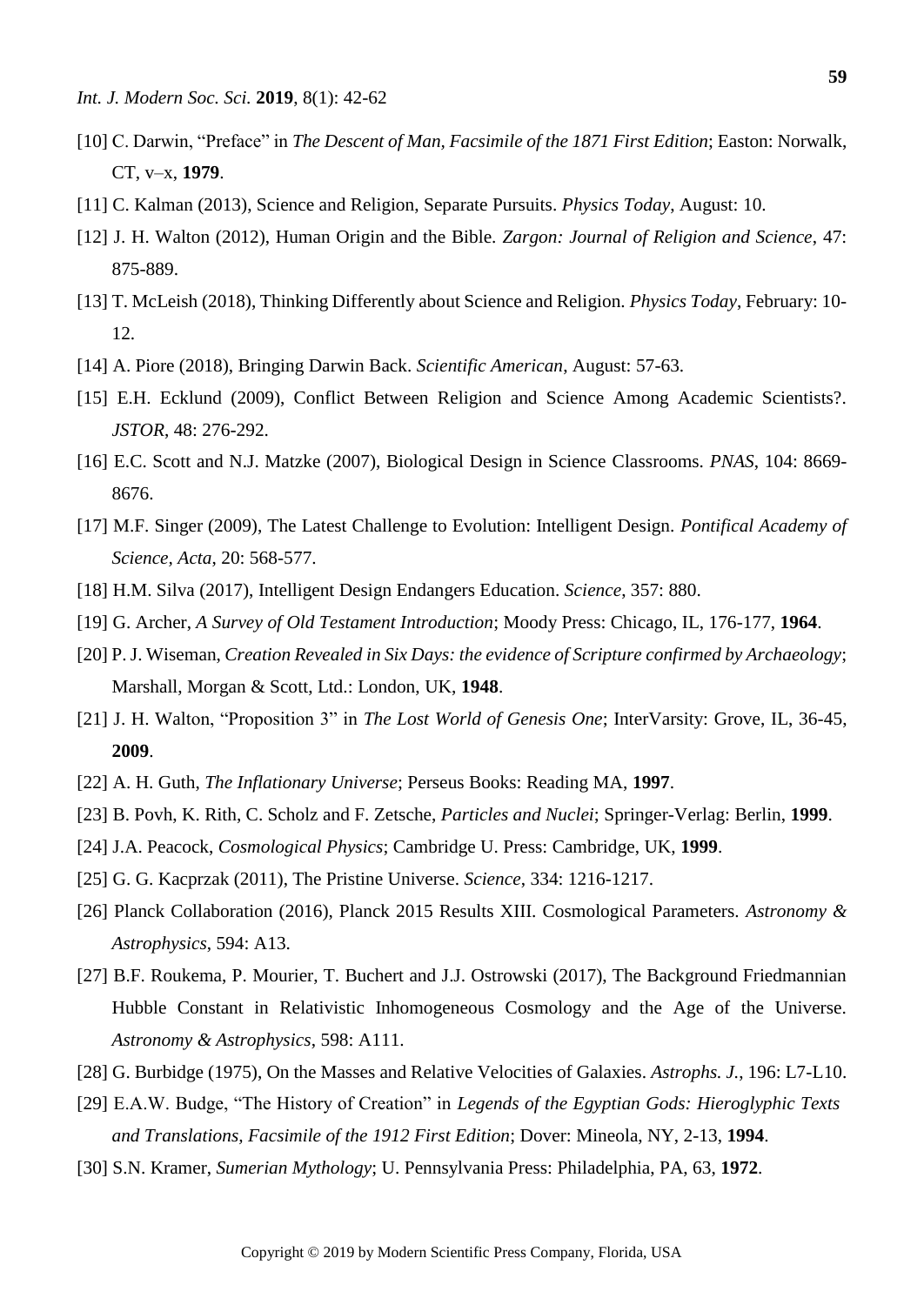- [31] S. Radhakrishnan and C.A. Moore, *A Sourcebook in Indian Philosophy*; Princeton U. Press: Princeton, NJ, 23, **1957**.
- [32] B. Pove, K. Rith, C. Scholz, F. Zetsche, "Nuclear Thermodynamics" in *Particles and Nuclei,* ed. 2; Springer: New York, NY, 303-328, **1999**.
- [33] B. Wood (2011), The Formation and Differentiation of Earth. *Physics Today*, December (**2011**): 40-45.
- [34] M. Tang, K. Chen, R.L. Rudnick (2016), Archean Upper Crust Transition from Mafic to Felsic Marks the Onset of Plate Tectonics. *Science*, 351: 372-374.
- [35] B. Rasmussen, B. Krapez, D. Meier (2014), Hematite Replacement of Iron-bearing Precursor Sediments in the 3.46-b.y.-old Marble Bar Chert, Pilbaracraton, Australia. *Geological Society of American Bulletin*, 126: 1245-1258.
- [36] A. B. Weil, R. Van der Voo, C. Mac Niocaill, J. G. Meert (1998), The Proterozoic Supercontinent Rodinia: Paleomagnetically Derived Reconstructions for 1100 to 800 Ma. *Earth and Planetary Science Letters*, 154: 13-24.
- [37] T. Palmer, "Extinctions Large and Small" in *Perilous Planet Earth*; Cambridge U. Press: Cambridge, UK, 255-273, **2003**.
- [38] K. J. Willis, J. C. McElwain, "Evolutionary Theories and the Plant Fossil Record" in *The Evolution of Plants*; Oxford U. Press: Oxford, UK, 298-330, **2002**.
- [39] J. D. A. Piper (2006), A ~90<sup>o</sup> Late Silurian–Early Devonian Apparent Polar Wander Loop: The Latest Inertial Interchange of Planet Earth. *Earth and Planetary Science Letters*, 250: 345-357.
- [40] K. F. Kuiper, A. Deino, F. J. Hilgen, W. Krijgsman, P. R. Renne, J. R. Wijbrans (2008), Synchronizing Rock Clocks of Earth History. *Science*, 320: 500-504.
- [41] K. O. Pope, K. H. Baines, A. C. Ocampo, B.A. Ivanov (1997), Energy, Volatile Production, and Climatic Effects on the Chicxulub Cretaceous/Tertiary Impact. *Journal of Geophysical Research*, 102: 21645-21664.
- [42] A. Holbourn, W. Kuhnt, S. Clemens, W. Prell, N. Andersen (2013), Middle to Late Miocene Stepwise Climate Cooling: Evidence from a High-resolution Deep Water Isotope Curve Spanning 8 Million. *Paleooceanography*, 8: 688-699.
- [43] K. J. Willis, J. C. McElwain, "The Past 66 Million Years" in *The Evolution of Plants*; Oxford U. Press: Oxford, UK, 225-264, **2002**.
- [44] W.H. Kimbel and B. Villmoare (2016), From Australopithecus to Home: the Transition That Wasn't. *Phil. Trans. R. Soc. B*, 371: 20150248.
- [45] M.A. Maslin, et. Al (2014), East African Climate Pulses and Early Human Evolution. *Quaternary Science Reviews*, 101: 1-17.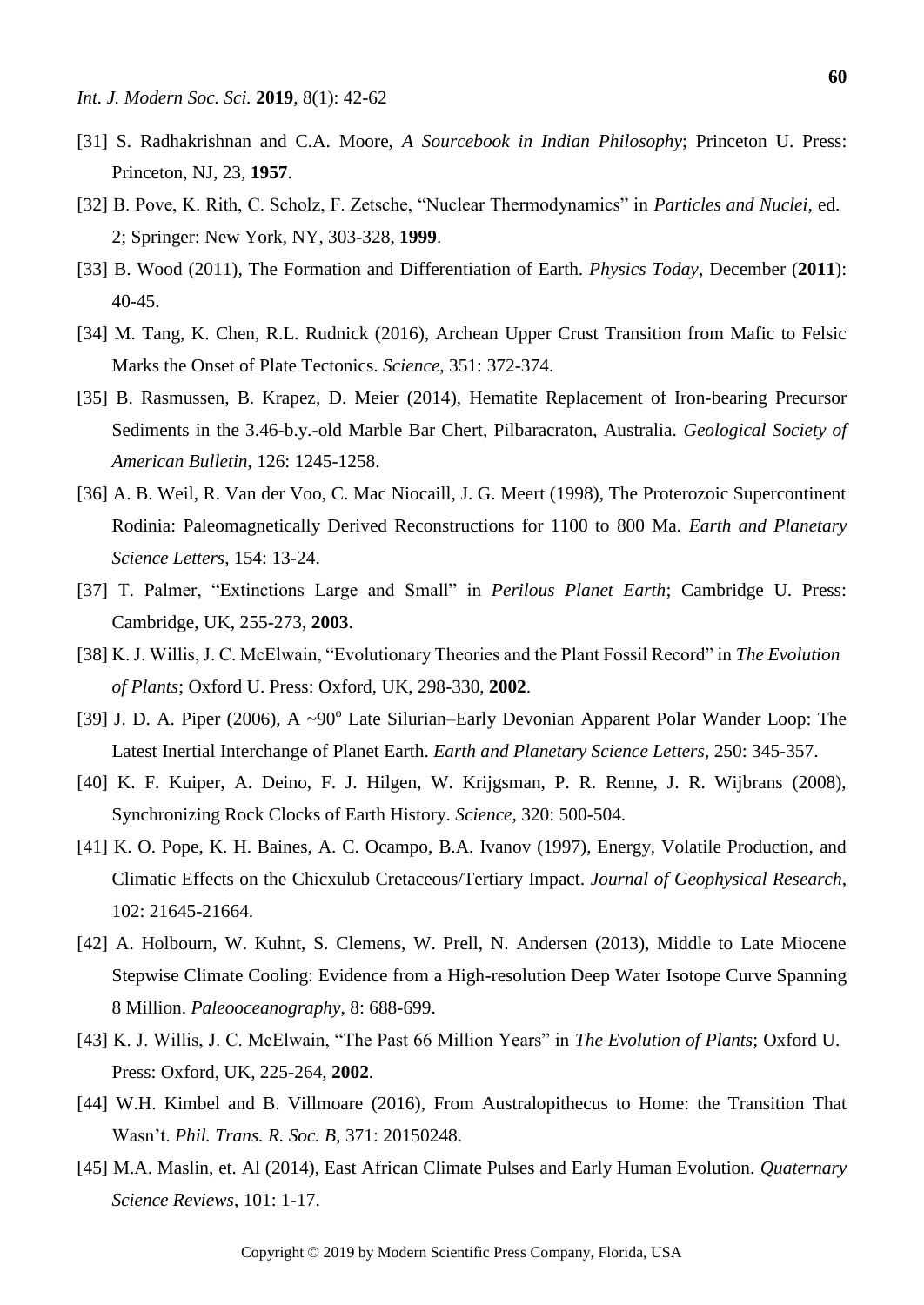- [46] C. J. Lepre, H. Roche, D. V. Kent, S. Harmand, R. L. Quinn, J. Brugal, P. Texier, A. Lenoble, C. S. Feible (2011), An Earlier Origin for the Acheulian. *Nature*, 477: 82-85.
- [47] D. Lordkipanidze, et. Al (2013), A Complete Skull from Dmanisi, Georgia, and the Evolutionary Biology of Early Homo. *Science*, 342: 326-331.
- [48] M. Sahnouni, et. al. (2018), 1.9 Million and 2.4 Million-Year-Old Artifacts and Stone Tool Cut Marked Bones from Ain Boucherit, Algeria. *Science*, 362: 1297-1301.
- [49] M. Iannicelli (2017), Accounting for Hominins' Fast Exit from Africa ("The Out of Africa Event 1") Due to Widespread Wildfires, Accidently and Inevitably Ignited by Them, c.a. 1.8 – 1.6 mya. *J. Anthropology and Archaeology*, 5: 1-15.
- [50] R.W. Wrangham, *Catching Fire: How Cooking Made Us Human*; Basic Books: New York, NY, **2009.**
- [51] C. Organ, C.L. Nunn, Z. Machanda, and R.W. Wrangham (2011), Phylogenetic Rate Shifts in Feeding Time During the Evolution of *Homo*. *Proc. Natl. Acad. Sci. USA*, 108: 14555-14559.
- [52] F.D. Burton, *Fire: The Spark That Ignited Human Evolution*; U. New Mexico Press: Albuquerque, NM, **2009**.
- [53] A. Birrell, *Chinese Mythology: An Introduction*; Johns Hopkins U. Press: Baltimore, MD, 42-44, **1993**.
- [54] Anonymous, R.T.H. Griffith and A.B. Keith, trans., J.W. Fergus, ed., *The Vedas: The Samhitas of the Rig, Yajur, Sama, and Atharva*; CreateSpace Independent Publishing Platform: 52, **2017**.
- [55] Aeschylus, J. Agee, trans., *Prometheus Bound*; NYRB Classics: New York, NY, **2015**.
- [56] T. Bulfinch, "Prometheus and Pandora" in *Bulfinch's Mythology*; Avenel Books: New York, NY, 12-19, **1978**.
- [57] C. Stringer (2016), The Origin and Evolution of Homo Sapiens. *Phil. Trans. R. Soc. B*, 371: 2015.0237.
- [58] C.M. Schlebusch, et. Al (2017), Southern African Ancient Genomes Estimate Modern Human Divergence to 350,000 to 260,000 Years Ago. *Science*, 358: 652-655.
- [59] A. Einstein, "The Theory of Special Relativity". in *The Meaning of Relativity*, ed. 5; Princeton U. Press: Princeton, NJ, 24-54, **1953**.
- [60] H. Bondi, "Kinematic Relativity" in *Cosmology*; Dover: Mineola, NY, 123-139, **1960**.
- [61] S. N. Kramer, "Society: The Sumerian City" in *The Sumerians*; U. Chicago Press: Chicago, IL, 73-111, **1963**.
- [62] A. K. Coomaraswamy, S. Nivedita, *Myths of the Hindus and Buddhists, Facsimile of the 1913 First Edition*; Dover: Mineola, NY, 392-395, **1967**.
- [63] S. N. Kramer, *Sumerian Mythology*; U. Pennsylvania Press: Philadelphia, PA, 72, **1972**.